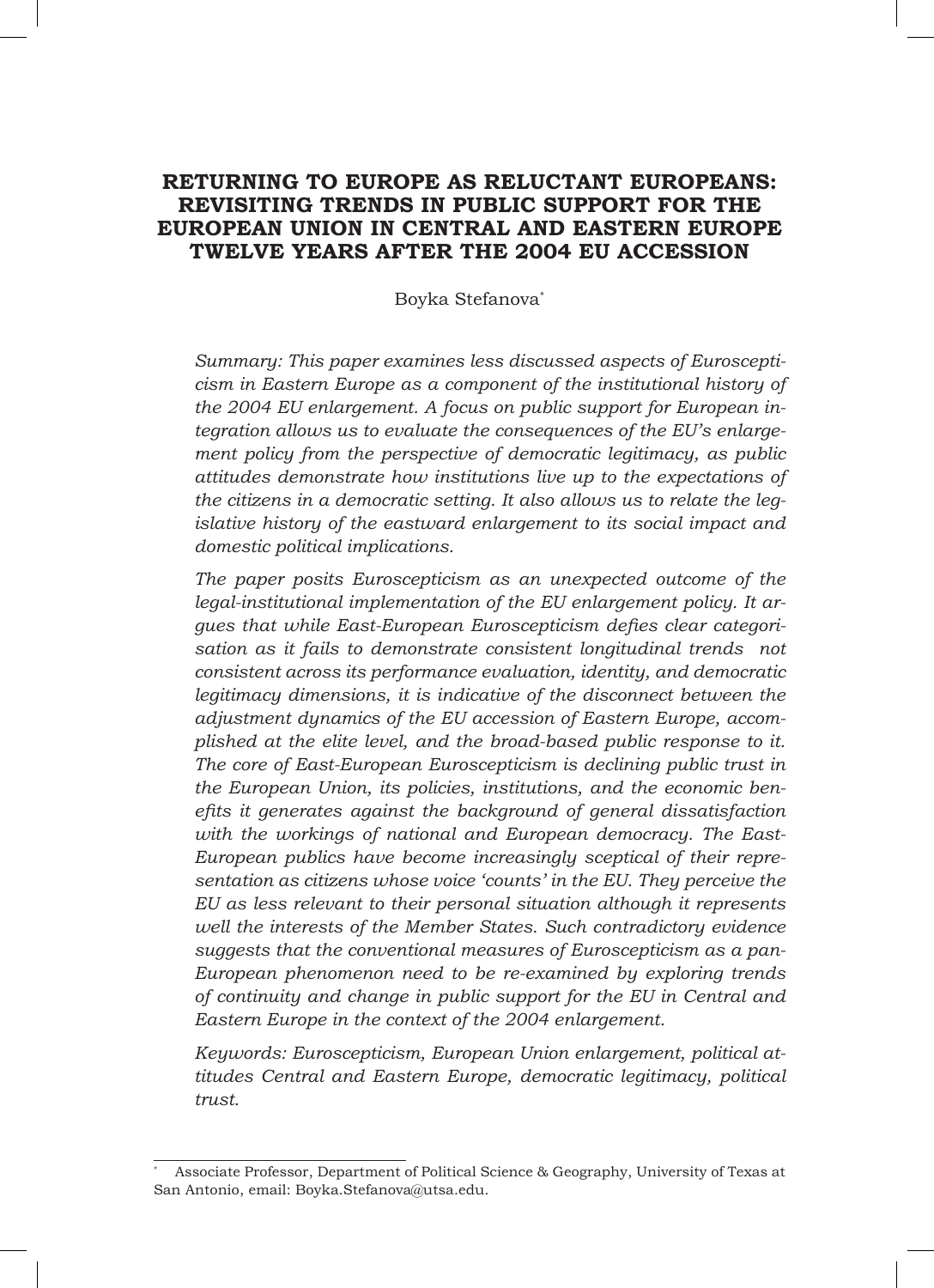We are determined to build a peaceful Europe in which all the peoples of this continent can live and work together as a true family. […] And that means successfully enlarging the European Union – exactly as we have been mandated to do. […] We are writing an extraordinary passage in the history of this continent, and our citizens need to understand its full significance. People need to know why this enlargement is to be welcomed, not feared.

Romano Prodi<sup>1</sup>

This enlargement reunited Europe after many years of artificial division. It was also a way to anchor democracy, freedom and the rule of law for many millions of people who were living before behind the Iron Curtain. […] The reality is that ten years on, Europe is stronger, richer and safer – politically, economically and culturally.

José Manuel Barroso2

### **1 Introduction**

There is a remarkable congruence between the 2002 policy pronouncement of the then President of the European Commission Romano Prodi that announced the EU's decision to approve the accession of eight Central and East-European Countries (CEECs)<sup>3</sup> and former President Barroso's speech on the occasion of the tenth anniversary of the 2004 EU enlargement. The East-European enlargement came closest to transforming the EU's continued territorial expansion from a process of asymmetrical membership negotiations into a policy: a process of purposive political action equipped with rules, policy tools, decision-making procedures, resources, and a mechanism of implementation. The foundations of the policy were laid down by the decisions of the Copenhagen European Council of December 1993 which established the political and economic criteria for EU membership: democracy, the rule of law, respect for human rights and the rights of minorities, market economy and ability to

<sup>1</sup> Romano Prodi, 'Catching the Tide of History: Enlargement and the Future of the Union' (speech 00-374/2000, Brussels, 11 October 2000) <http://europa.eu/rapid/press-release\_ SPEECH-00-374\_en.htm> accessed 30 December 2016.

<sup>2</sup> European Commission, 'Statement by President Barroso on the 10th anniversary of the reunification of Europe' (30 April 2014) <http://europa.eu/rapid/press-release\_STATE-MENT-14-142\_en.htm> accessed 30 December 2016.

<sup>&</sup>lt;sup>3</sup> The paper will use the term 'Central and East-European countries', or CEECs, with regard to the eight East-European countries of the 2004 accession, namely the Czech Republic, Estonia, Lithuania, Latvia, Hungary, Poland, Slovakia, and Slovenia. The 10-year period since the 2004 East-European enlargement provides a natural time frame to examine early medium- to long-term trends and serve as a foundation for the subsequent examination of public opinion trends in Bulgaria, Romania, and Croatia.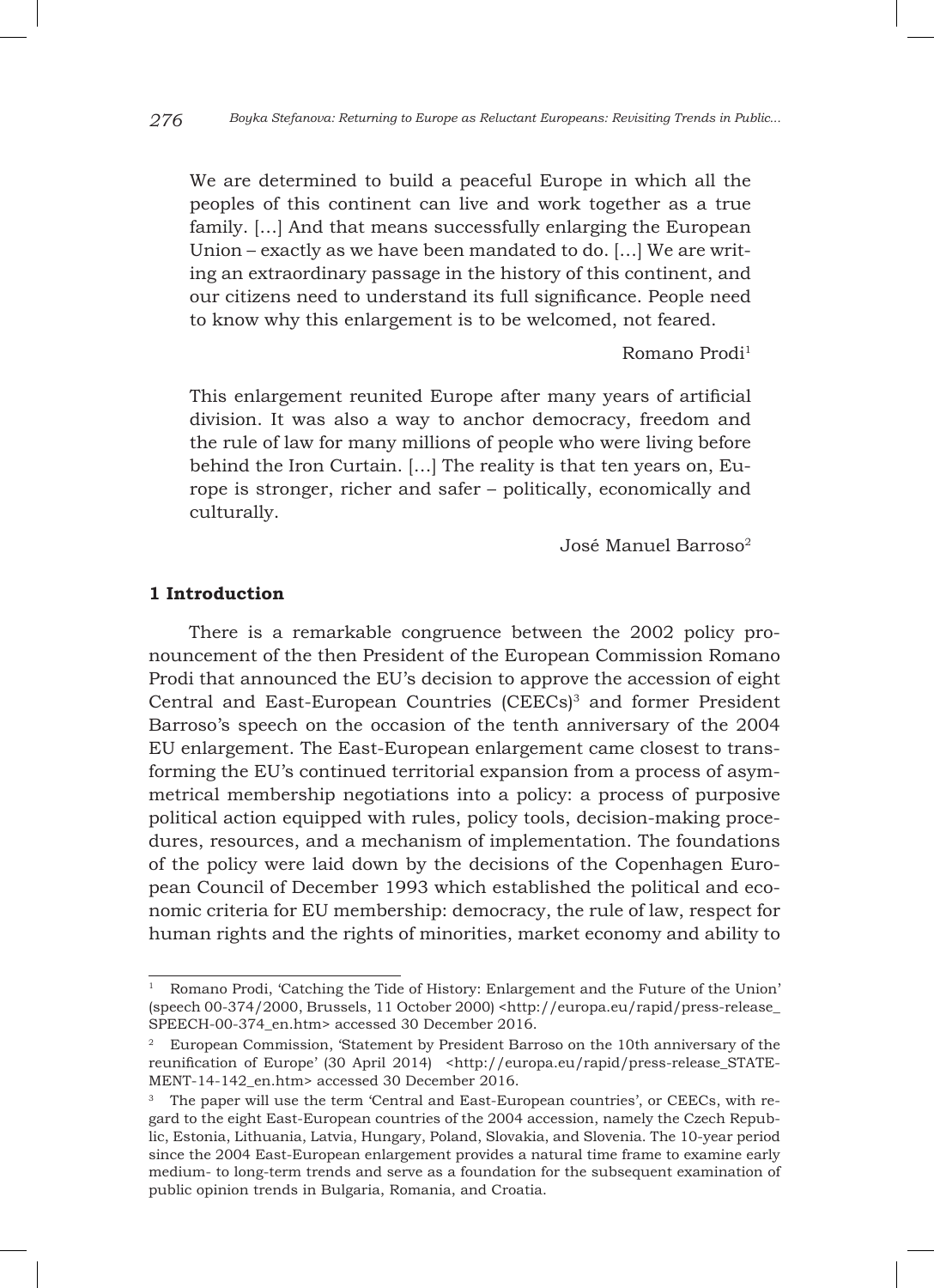withstand competitive pressure, and institutional capacity to implement EU legislation (the Community *acquis*) prior to membership.4

The new policy of enlargement focused on the obligations of potential Member States, stressing that membership was conditional on compliance with EU rules and values. The eastward enlargement established a process of interaction among the Member States, the EU institutional actors, and the candidate countries whereby the latter committed to adopting the community *acquis* and to political and economic adjustment to the criteria for EU membership. The approach was fundamentally top-down, based on compliance and rule adoption.<sup>5</sup> It led to the implementation of a model of EU membership for Eastern Europe based on strengthened democratic institutions, and especially the national executive, freedom of movement of people, goods, capital, and services in the EU, and the pooling of national policymaking into a process of multilevel governance.<sup>6</sup>

The East-European enlargement effectively extended the EU's legal order to the new Member States from Central and Eastern Europe. As a process of institutional expansion, it was designed to strengthen the legitimacy and effectiveness of European integration through treaty development, growing application of the principle of qualified-majority voting in decision-making, and bringing the EU closer to the European citizens.

The policy by far exceeded the objectives of a merit-based territorial expansion. In the context of the 2004 accession, in the 2007 enlargement to Bulgaria and Romania, and in 2013, when Croatia became the EU's 28th Member State, the EU emerged as an external anchor for the democratic transformation of Eastern Europe. Its intended systemic consequences were positive security externalities, democratic consolidation (originally established as a goal of the EU South-European enlargement of the 1980s), and economic growth.

However, for a policy to perform and yield the desired results, it needs to be accepted. In order to prepare the publics in the EU Member States

<sup>4</sup> See European Council, *Presidency Conclusions Copenhagen European Council* (21-22 June) Bulletin EC 6 (European Council, 1993). The 1993 policy statement of the Copenhagen European Council was preceded by the Europe Agreements, signed with individual CEECs in the period 1991–1996 as a form of institutional cooperation, which included areas as diverse as political dialogue, market competition, and the movement of persons, and were designed to prepare a future enlargement of the Union.

<sup>5</sup> The mechanism of conditionality in the East-European enlargement is discussed in detail in Heather Grabbe, *The EU's Transformative Power: Europeanization through Conditionality in Central and Eastern Europe* (Palgrave 2006); Frank Schimmelfennig and Ulrich Sedelmeier (eds), *The Europeanization of Central and Eastern Europe* (Cornell University Press 2005), among others.

<sup>6</sup> See Lisbeth Hooghe and Gary Marks, 'A Post-Functionalist Theory of Integration: From Permissive Consensus to Constraining Dissensus" (2009) 39(3) British Journal of Political Science 1.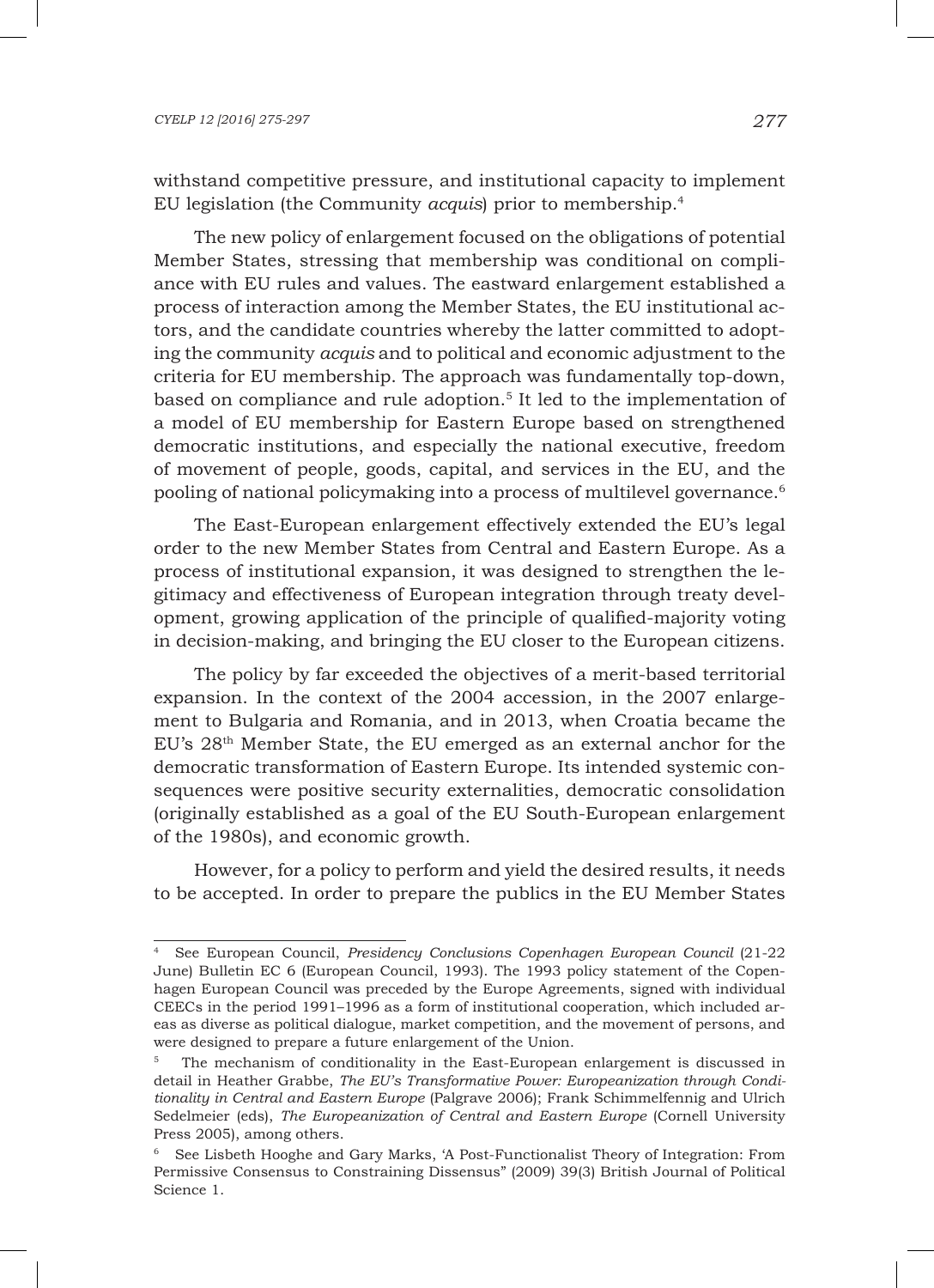in the West to endorse the eastward enlargement, the EU institutional actors implemented a discursive strategy.7 Enlargement was framed as a process designed to permanently abolish divisions across Europe, improve living standards in the EU, enhance its geopolitical position, and promote a liberal political and economic order in Eastern Europe based on the rule of law, democratic government, respect for human rights, and a market economy. Such concepts were embedded in all keystone documents which had shaped the EU's enlargement policy from the formulation of membership criteria by the Copenhagen European Council to the EU accession treaties.8 'The European Union is set to achieve its most ambitious enlargement ever… We are putting behind us the old divisions in Europe, consolidating peace, democracy and prosperity throughout the continent', a 2003 EU poster read.<sup>9</sup> Obviously, ideational considerations were at the forefront of political discourse. The then President of the European Parliament, Nicole Fontaine, remarked:

Enlargement is, for all of us, a major opportunity in political and economic terms. But enlargement is, above all, a historic moral obligation – the obligation to bring about the reunification of the great European family.10

The framing approach was instrumental, as it communicated the individual dimensions of the eastward enlargement to different segments of the European publics.<sup>11</sup> While nominally the principal frames of the  $2004$ eastward enlargement were embedded in a common discursive framework, the predominantly institutional and technical nature of the accession as a type of policy transfer did not develop an adequate communication strategy capable of generating public support for EU membership in the candidate countries. Positive public attitudes in Eastern Europe were taken for granted in view of the benefits of EU membership and democratic reform. The citizens' perspective of the EU accession of the CEECs reflected in public attitudes towards the EU institutions, policies, and systemic relevance were less discussed and remained poorly understood.

The East-European enlargement was conceptualised as the successful completion of the post-communist transition in Central and East-

<sup>7</sup> Thomas Risse, *A Community of Europeans? Transnational Identities and Public Spheres* (Cornell University Press 2010) 207.

<sup>8</sup> See the 2003 Accession Treaty of the Czech Republic, Estonia, Latvia, Lithuania, Hungary, Poland, Slovakia, and Slovenia. Document JOL\_2003\_236\_R\_0017\_01 [2003] OJ L236/17.

<sup>9</sup> Published by the European Commission, 3 December 2003 <http://bookshop.europa. eu/en/bundles/posters-cbcWuep2Ixvv8AAAEuyyUD0Ufc/> accessed 30 December 2016.

<sup>&</sup>lt;sup>10</sup> Nicole Fontaine, Speech to the European Parliament, 26 June 2001. On file with author. <sup>11</sup> Juan Diez Medrano, *Framing Europe: Attitudes to European Integration in Germany, Spain, and the United Kingdom* (Princeton University Press 2003).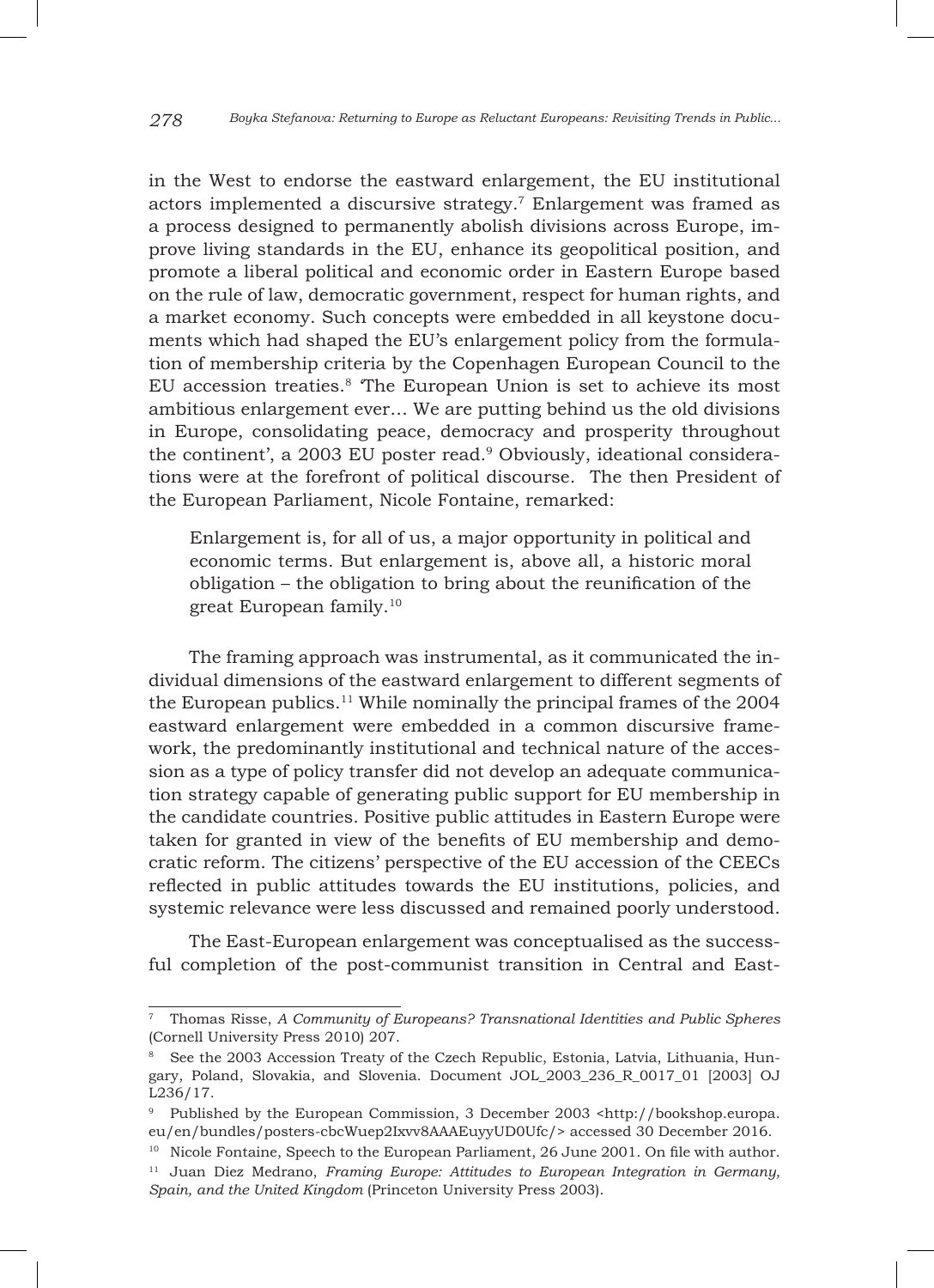ern Europe, although without a corresponding narrative to validate and sustain the legitimisation of membership outside the established model of the EU's output legitimacy.<sup>12</sup> No parallel process of political socialisation, persuasive communication, or cognitive mobilisation was implemented by the mainstream domestic and EU-based political elites. The main enlargement debate focused on ensuring the alignment of public policy in Eastern Europe to EU governance templates by means of enhanced conditionality criteria and adjustment mechanisms, collectively conceptualised as the Europeanisation of Central and Eastern Europe.13 This discourse brought in a new alignment of groups indifferent or hostile to further enlargement. As a result, the macro-process of the East-European accession remained relatively disconnected from the micro-level of individual values, preferences, ideologies, partisanship, and cognitive mobilisation. The mass publics in the New Member States (NMS) did not benefit from a coherent process of socialisation, in contrast to the prior experience of the citizens in the Old Member States in Western Europe.14 The approach to conceptualising the eastward enlargement as an expansion of the EU-based democratic political order and the Western community of liberal values, while effective for the Old Member States, produced unexpected consequences for the acceding countries.15

East-European Euroscepticism emerged in the context of the post-Cold War euphoria of the reunification of Europe. The East-European enlargement was dominated by the mega-discourse of 'returning to Europe', widely shared in scholarly, policy, and political circles.16 However, the post-accession period demonstrated the lack of congruence between the EU enlargement policy, jointly implemented by the transnational European elites, and East-European public opinion.17 The unanticipated outcome of the 2004 East-European accession, described in the litera-

 $12$  Output legitimacy is the classical form of democratic legitimacy in the EU not based on direct identification with the EU and the type of EU-centred democracy but based on the benefits of membership and opportunities created for the EU citizens. See Fritz Scharpf, *Governing in Europe: Effective and Democratic?* (OUP 1999).

<sup>&</sup>lt;sup>13</sup> Schimmelfennig and Sedelmeier (n 5).

<sup>&</sup>lt;sup>14</sup> On the presence of socialization and cognitive mobilization effects in public opinion in Western Europe, see Ronald Inglehart, 'Cognitive Mobilization and European Identity' (1970) 3 Comparative Politics 45-70; Simona Guerra and Fabio Serricchio, 'Identity and Economic Rationality: Explaining Attitudes towards the EU in a Time of Crisis' in Boyka Stefanova (ed), *The European Union beyond the Crisis: Evolving Governance, Contested Policies, and Disenchanted Publics* (Lexington Books 2014).

<sup>15</sup> Risse (n 7) 208.

<sup>16</sup> Simona Guerra, *Central and Eastern European Attitudes in the Face of Union* (Palgrave Macmillan 2013) 2.

<sup>&</sup>lt;sup>17</sup> Milada Vachudova and Liesbet Hooghe 'Postcommunist Politics in a Magnetic Field: How Transition and EU Accession Structure Party Competition on European Integration?' (2009) 7(2) Comparative European Politics 179.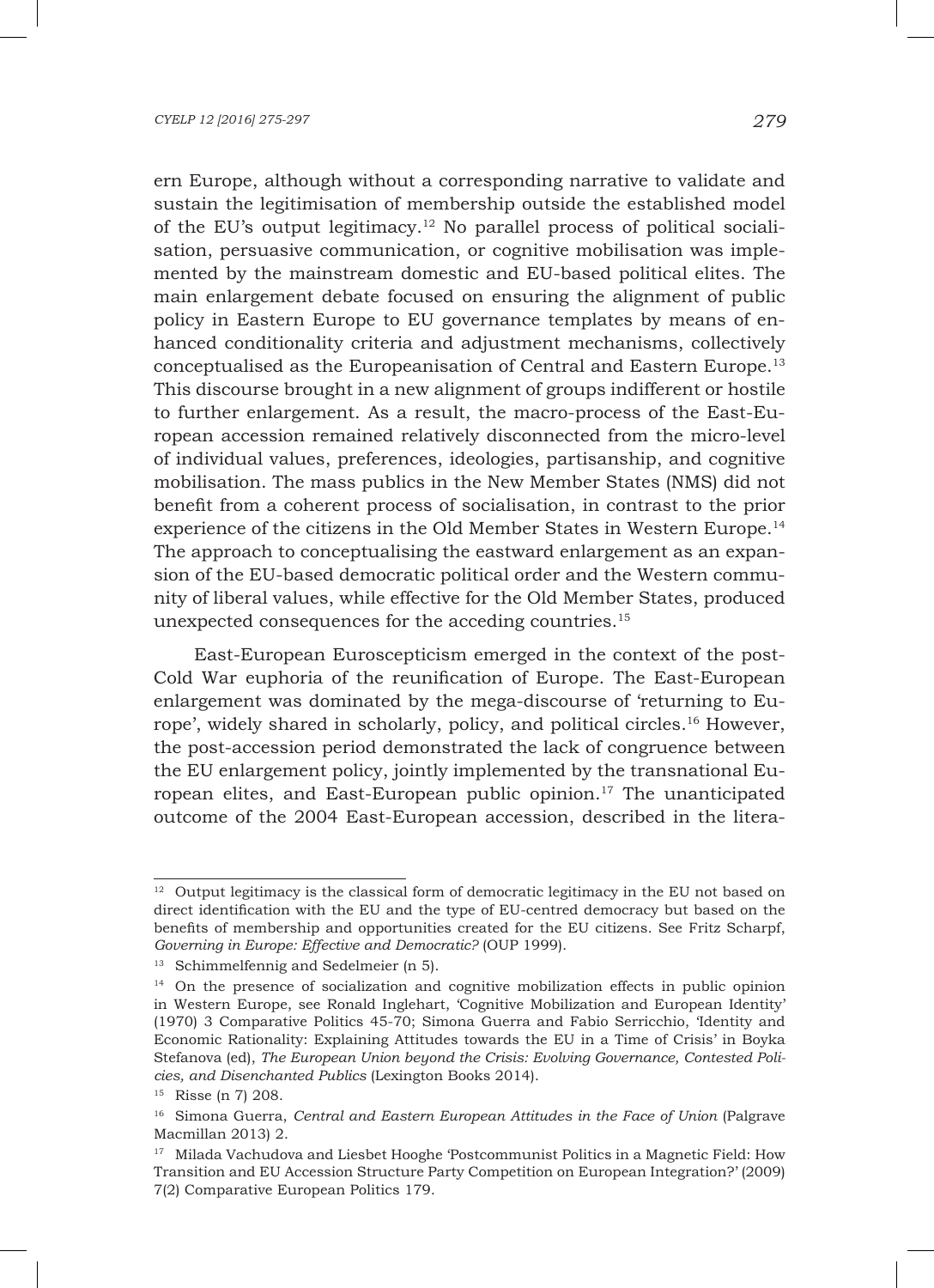ture as the 'paradox' of the EU's eastward enlargement, $18$  emerged as a growing public realisation that the EU enlargement had resulted in asymmetrical membership for the East-European Member States.19 The East-European enlargement produced relatively concentrated, measurable costs, predominantly distributed among the Member States in Western Europe and diverse benefits, both economic and political, for the NMS in the east. The costs included budgetary contributions, increased labour market competition in the context of labour mobility, and movement of FDI towards Eastern Europe. The East-European enlargement transferred resources from large diffuse groups (voters, taxpayers, consumers) to narrow ones (investors in industry). Such developments led to the repositioning of groups defined as winners and losers from the East-European enlargement, especially in the CEECs, whose citizens lacked the socialising experience of the distributive effects of EU policies.

Public ambiguity in assessing the benefits associated with EU membership deepened in parallel with the European economic and financial crises. The literature identifies the Euro-crises as a source of declining public trust in the EU across the East-West divide, although the determinants of public dissatisfaction with the policies and direction of the European project continued to differ between the two parts of Europe. The work of Borbála Göncz, Simona Guerra and Fabio Serricchio, John Garry and James Tilley, and Klaus Armingeon and Besir Ceka, among others, has explored the loss of institutional trust in the EU in the context of the crisis, while noting its differential effect on both the process of attitude formation and public responses to the EU.20

Furthermore, beyond the crisis, the global context of EU membership has been changing. The relative utility of enlargement as a systemic process and a most important policy tool for the democratisation of Eastern Europe has been changing as well. Originally, enlargement took place as 'the neighbours of its neighbours' were socialised by becoming EU Member States. However, the enlargement and neighbourhood policies of

<sup>&</sup>lt;sup>18</sup> See Alex Szczerbiak and Paul Taggart, 'Introduction: Opposing Europe? The Politics of Euroscepticism in Europe' in Aleks Szczerbiak and Paul Taggart (eds), *Opposing Europe? The Comparative Party Politics of Euroscepticism* (OUP 2008).

<sup>&</sup>lt;sup>19</sup> Carl Rowlands, 'Europe's Periphery: The Economies of Central and Eastern Europe Have Become Peripheral Dependencies of the Core EU States' (2010) 46 Soundings 112.

<sup>&</sup>lt;sup>20</sup> Borbála Göncz, 'People's Perceptions of the European Union and the Effects of the Crisis: A Persistent East-West Divide?' in Boyka Stefanova (n 14); Guerra and Serricchio (n 14); John Garry and James Tilley, 'Attitudes to European Integration: Investigating East–West Heterogeneity' (2009) 31(5) Journal of European Integration 537; Marcel Lubbers and Peer Scheepers, 'Divergent Trends of Euroscepticism in Countries and Regions of the European Union' (2010) 49(6) European Journal of Political Research 787; Klaus Armingeon and Besir Ceka, 'The Loss of Trust in the European Union during the Great Recession since 2007: The Role of Heuristics from the National Political System,' (2014) 15(1) European Union Politics 82.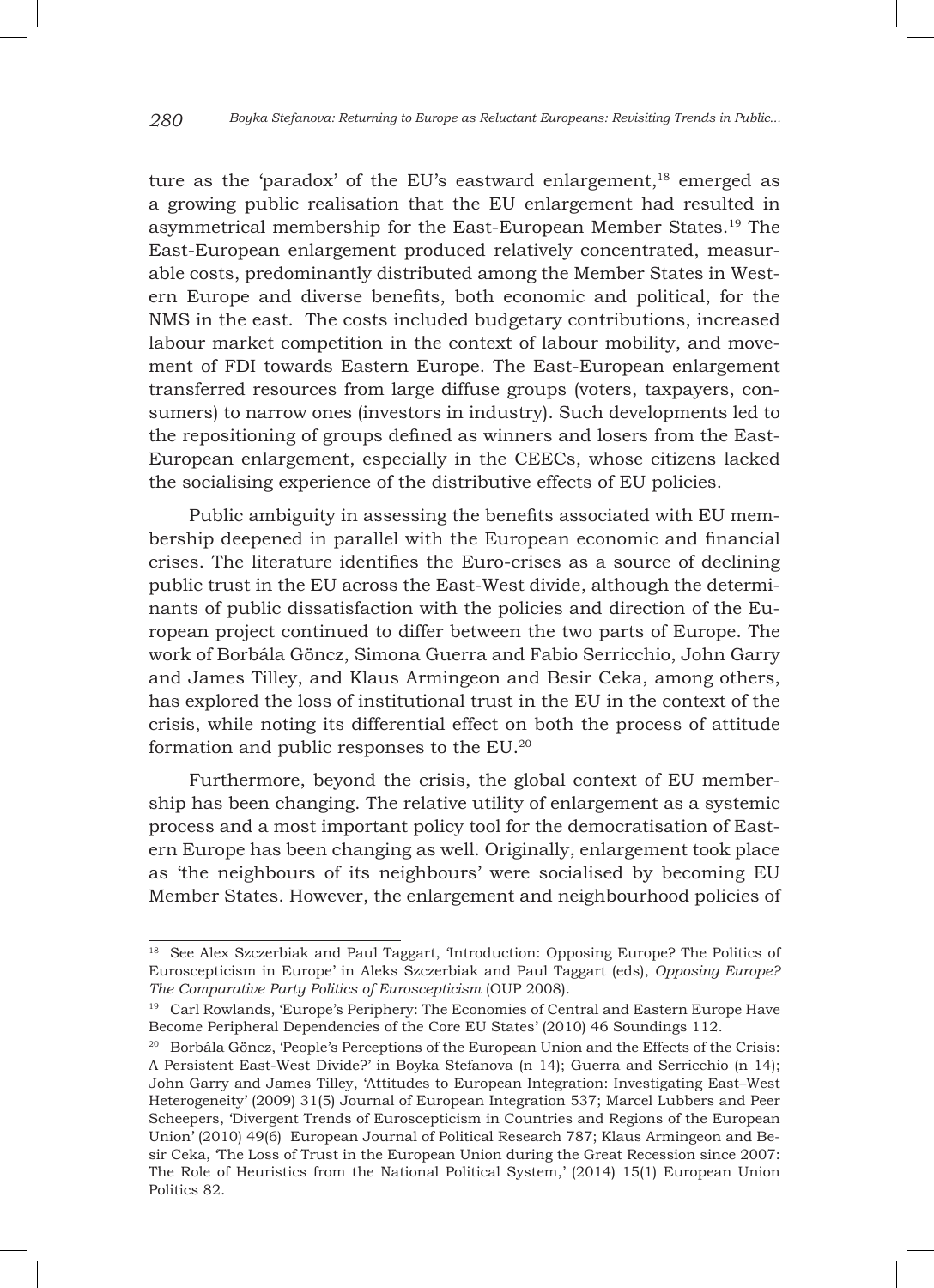the EU have stalled along their components, the Western Balkans, Turkey, and the post-Soviet space.<sup>21</sup>

Global competitiveness pressures have pushed the EU towards reforming the scope of the internal market by extending common regulatory frameworks towards the Transatlantic marketplace, Japan, China, and Latin America. Internally, the image of a united Europe has been affected by disintegration dynamics and labour market disruptions. Thus, the principles of enlargement could not be validated in the era of political and social change in the EU, as a result of which the EU citizens critically reflect on the modalities and direction of the EU project. The socialisation of East-European citizens has therefore taken place in a pronounced and deepening public 'constraining dissensus' on elite-sponsored integration initiatives.<sup>22</sup>

Given the diversity of increasingly critical attitudes and lack of consistent trends over the historically limited period of 12 years since the East-European enlargement (2004-2016), how may East-European Euroscepticism be defined, and how may its principal dimensions be established?

#### *1.1 The argument in brief*

The purpose of this paper is to examine the less discussed aspects of Euroscepticism in Eastern Europe as a response to the legislative history of enlargement, with a focus on its contradictory logic. Understanding East-European public opinion allows us to evaluate the consequences of the EU's enlargement policy from the perspective of its overarching significance as a template of political development whose core should naturally be constituted by democratic legitimacy and trust, as public attitudes and perceptions demonstrate how institutions live up to the expectations of the citizens in a democratic setting. It also allows us to relate the legislative history of the East-European accession to its sociopolitical implications.

This analysis posits East-European Euroscepticism as an unexpected outcome of the legal-institutional implementation of the EU enlargement policy reflected in several adverse long-term trends: declining levels of public support for and appreciation of the benefits associated with the EU membership of the CEECs, declining levels of trust in the EU, its in-

<sup>&</sup>lt;sup>21</sup> Reference is made to the pluralisation of the format of the Eastern Partnership under the European Neighbourhood Policy whereby Azerbaijan and Armenia opted out of closer relations with the EU, while a 2016 referendum on the ratification of the EU-Ukraine Deep and Comprehensive Free Trade Agreement in the Netherlands failed to obtain public support for the Agreement.

 $22$  On the evolution of the 'constraining dissensus' in the post-Maastricht era, see Hooghe and Marks (n 6).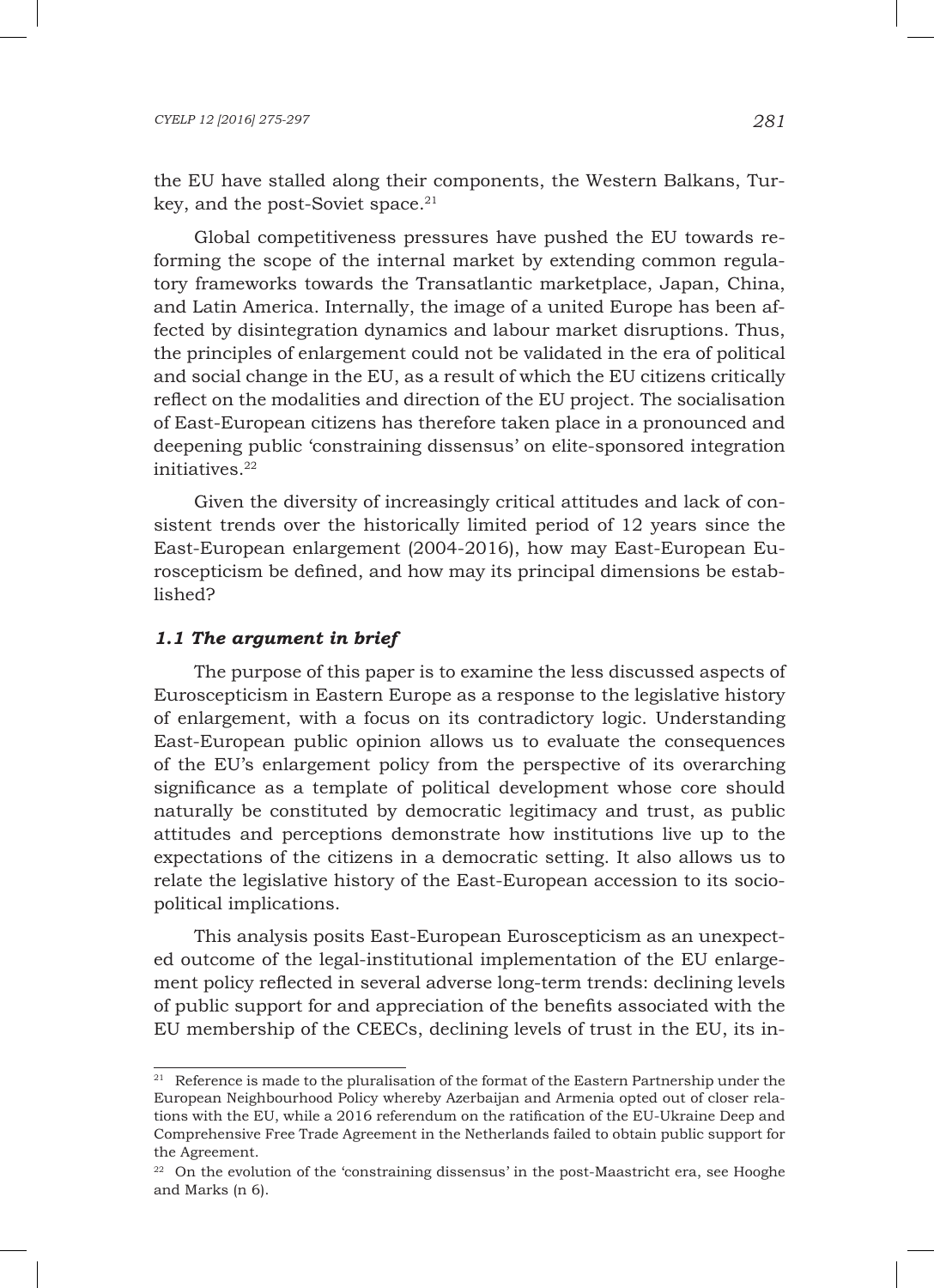stitutions, and democracy model, high volatility of public reactions to the European integration project, as well as a lack of stable positive identification with the EU and legitimacy.

The literature exploring Euroscepticism in an East-European context has focused on establishing the sources of public views on the EU by means of individual-level data testing theories of utilitarian or cultural and identity-based explanations, as well as comparative studies on country-level and regional differences in an East-West context.23 Most of these approaches are based on explaining voting trends and the sources of individual-level attitudes informed by utilitarian or affective predispositions. Issues of legitimacy, trust, and loyalty have been discussed either through their additive or comparative effect, and have not focused on the cross-cutting, multi-dimensional nature of such political attitudes. Building upon the argument that East-European Euroscepticism is an unanticipated outcome of the eastward enlargement, the paper traces its evolution with a special emphasis on public attitudes towards the EU as a form of legitimising reflection on the quality of European governance and democracy.

The paper argues that East-European Euroscepticism is anchored in diverging personal and sociotropic assessments of the utility of EU membership for the European publics. While the citizens of the CEECs appreciate the benefits of membership for their countries, they are increasingly sceptical of their personal representation as EU citizens whose voice 'counts' in a united Europe. Against the background of volatile levels of satisfaction with national democracy, subject to wide cross-national variation, the East-European publics are also less likely to trust the European institutions. In order to establish the dynamics of East-European Euroscepticism, the paper maps out its principal dimensions by examining country-level data derived from the Standard Eurobarometer surveys of public opinion in the EU with a special focus on variables measuring trust and legitimacy. The approach to data collection is selective, exploring critical data points for the EU membership of the CEECs: the outset of the 2004 East-European accession; the midpoint of 2009, contextually defined by the height of the European economic and financial crisis and the 2009 Elections for Members of the European Parliament; and the period following the  $10<sup>th</sup>$  anniversary of the eastward enlargement (2014-2016).<sup>24</sup> The paper draws conclusions as to the long-term trajectories of Euroscepticism reflected in measures of public trust and electoral behaviour.

<sup>&</sup>lt;sup>23</sup> Lauren McLaren, 'Public Support for the European Union: Cost/Benefit Analysis or Perceived Cultural Threat?' (2002) 64(2) The Journal of Politics 551; Lauren McLaren, 'Explaining Mass Level Euroscepticism: Identity, Interests, and Institutional Distrust' (2007) 42(2) Acta Politica 233.

<sup>&</sup>lt;sup>24</sup> Data for 2004 is examined for eight CEECs: the Czech Republic, Estonia, Hungary, Latvia, Lithuania, Poland, Slovakia, and Slovenia. Bulgaria and Romania are included in the 2009 cohort. Croatia is added to the 2014–2016 data.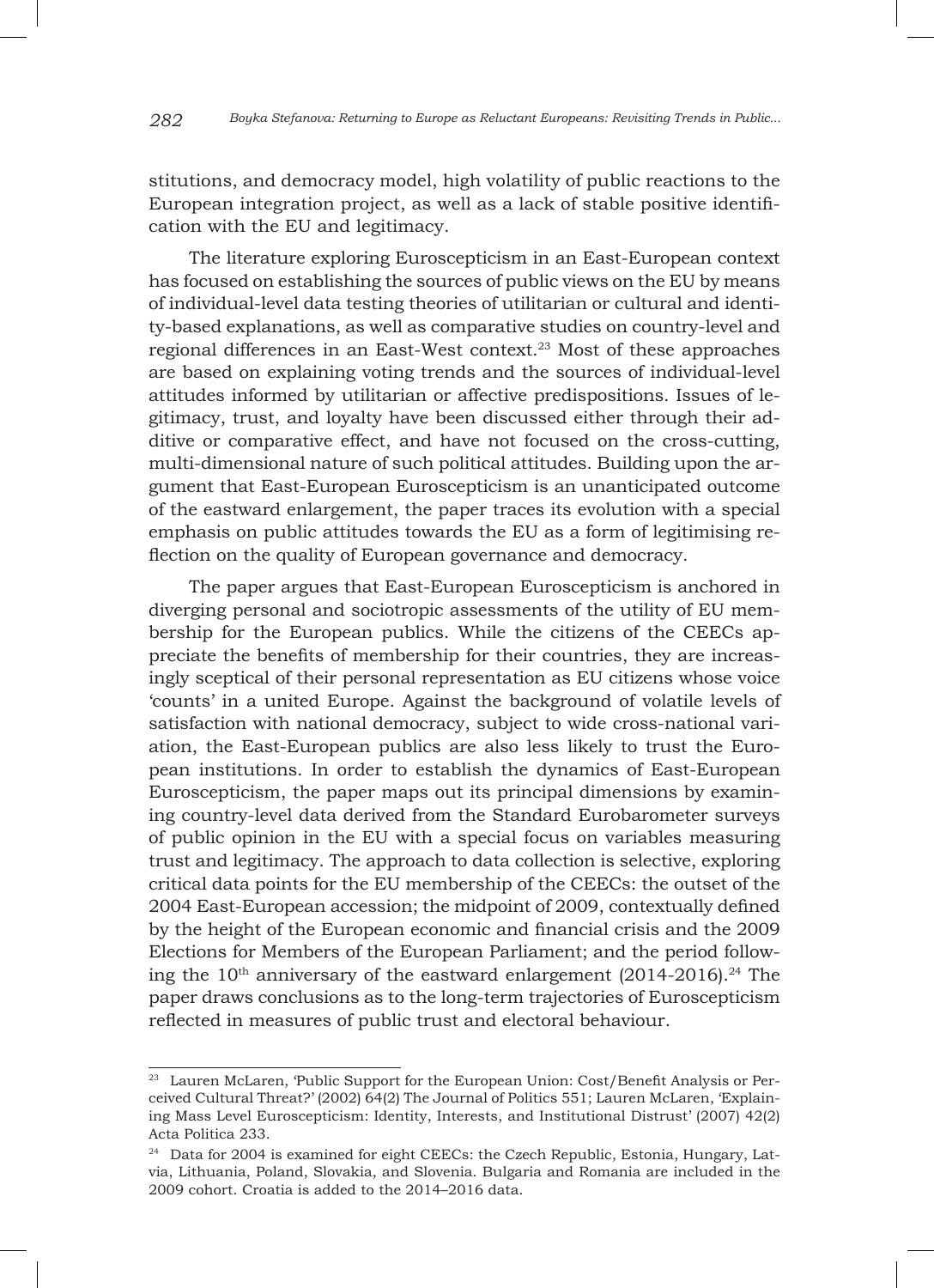#### **2 The varieties of Euroscepticism**

The question about loyalty, albeit limited to the level of transnational elites as politically relevant actors, was central to neofunctionalism, the classical theory of European integration.25 According to Ernst Haas, European integration is measured by the extent to which it matches the economic expectations of political actors, as well as their fears, interests, satisfaction with the national political context, ideologies, or political efficacy.26 Neofunctionalism did not address the political relevance of public preferences and loyalties at the unit level. As an elite-led process, European integration originally operated in the context of a 'permissive consensus', defined as passive public approval of the integration process and an assumption that the transfer of public loyalties to the EU would be unproblematic, as a result of the efficiency and welfare gains associated with European integration.<sup>27</sup> However, more recent theorising has determined that it is both normatively and empirically significant to examine the potential convergence of the interests and loyalties of European citizens.28 Viewed from a legal-institutionalist perspective, the measures of public support for European integration should not only reflect the simple dichotomy or additive effects of interests and identities but also perceptions of belonging to a democratically organised political community whose institutions are representative of the aspirations and wellbeing of EU citizens. Such measures, however, may not be as straightforward in Eastern Europe as they have been in the West.

Euroscepticism, or the departure from unconditional public support for European integration, has many faces: it pertains to party politics and public opinion; it may be issue-based or general. There is an agreement in the literature that attitudes towards the EU cannot be unidimensional or binary. Paul Taggart suggests that Euroscepticism is best studied as an encompassing term that 'expresses the idea of contingent, or qualified opposition, as well as incorporating outright and unqualified opposition to the process of European integration'.29 In an elaboration to the original definition, Paul Taggart and Alex Szczerbiak include categories of 'soft'

<sup>25</sup> Ernst Haas, *The Uniting of Europe: Political, Social, and Economic Forces 1950-1957* (Stanford University Press 1968).

<sup>26</sup> ibid 15.

<sup>27</sup> Leon Lindberg and Stuart Scheingold, *Europe's Would-be Polity: Patterns of Change in the European Community* (Prentice Hall 1970).

<sup>28</sup> Hooghe and Marks (n 6); Lauren McLaren, *Identity, Interests, and Attitudes to European Integration* (Palgrave Macmillan 2006); Ignacio Sanchez-Cuenca, 'The Political Basis of Support for European Integration' (2000) 1(2) European Union Politics 147, among others.

<sup>29</sup> Paul Taggart, 'A Touchstone of Dissent: Euroscepticism in Contemporary Western European Party Systems' (1998) 33 European Journal of Political Research 363, 366. See also Petr Kopecky and Cas Mudde, 'The Two Sides of Euroscepticism: Party Positions on European Integration in East Central Europe' (2002) 3(3) European Union Politics 297.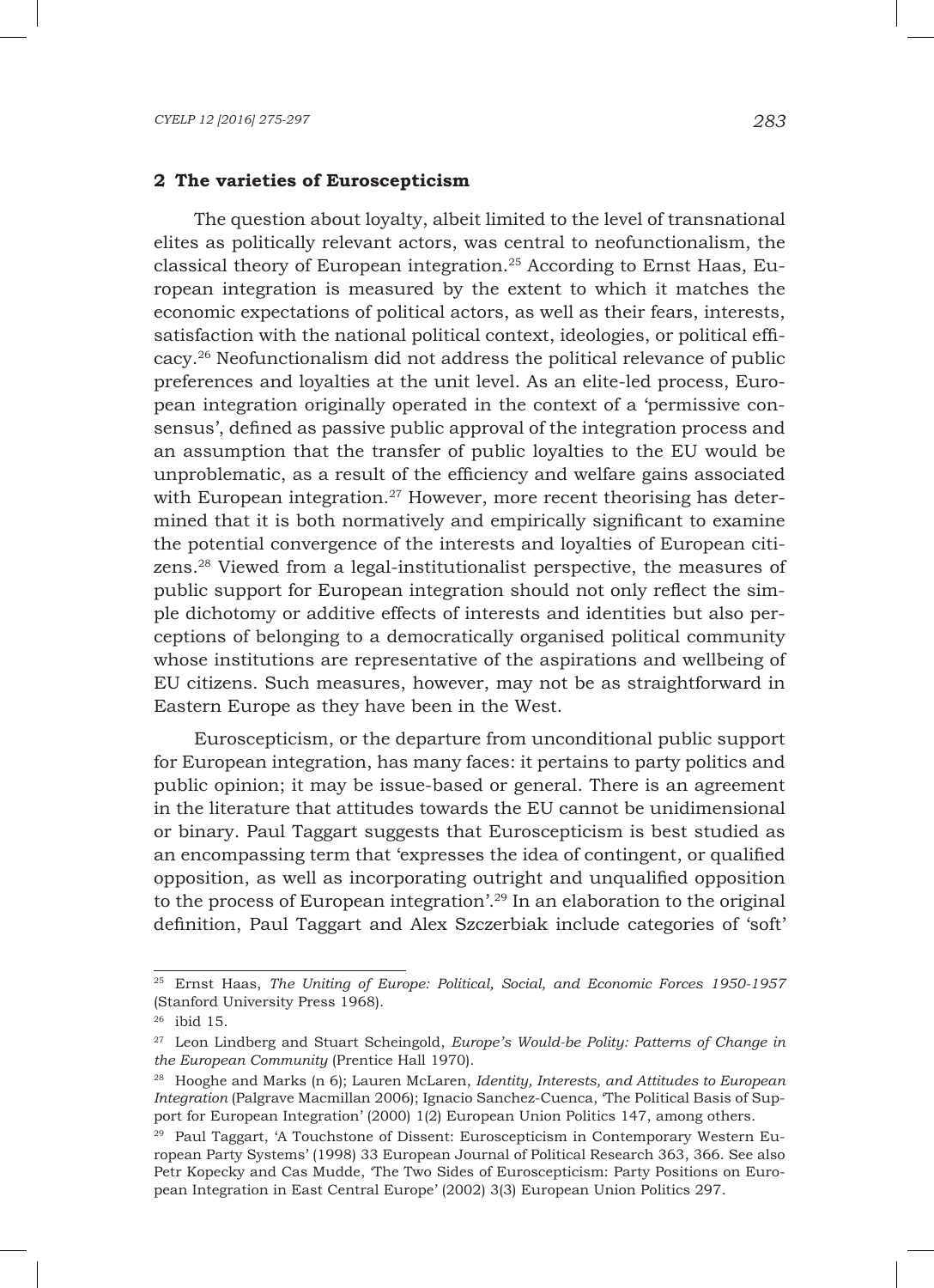and 'hard' Euroscepticism. 'Hard' Euroscepticism is an 'outright rejection of the entire project of European political and economic integration, and opposition to joining or remaining within the EU'. 'Soft' Euroscepticism is an evolving 'contingent or qualified opposition to European integration', the current or planned trajectory or transfer of competences.<sup>30</sup>

The distinction between 'soft' versus 'hard' Euroscepticism is intertwined with differences between diffuse and specific support for European integration.31 Diffuse support is support for the general ideas of European integration that underlie the EU. Specific support is support for the practice of integration; that is, the EU as it is and as it is developing. From this more contextualised perspective, the authors identify two dimensions of diffuse and specific support. The first dimension, 'support for the ideas of European integration', separates the Europhiles from the Europhobes. Europhiles believe in the key ideas of European integration underlying the EU: institutionalised cooperation on the basis of pooled sovereignty (the political element) and an integrated liberal market economy (the economic element). The second dimension, 'support for EU policies', separates the Euroenthusiasts from the Eurosceptics.<sup>32</sup> Strictly defined, Euroscepticism in Eastern Europe largely conforms to the lack of specific support for EU policies and direction. It also includes the category of the Euroneutrals: citizens who consent to the idea of EU membership but are not enthusiastic about it.<sup>33</sup>

### *2.1 The puzzle of Euroscepticism in Central and Eastern Europe*

The emergence and, with time, persistence of sceptical and opposing views of the EU in Eastern Europe is counter-intuitive. It represents a puzzle for most theoretical accounts of the European integration of the CEECs. There is no consensus in the literature on the drivers of East-European Euroscepticism: utilitarian or affective dispositions, dissatisfaction with or trust in the national political system and government institutions, cognitive mobilisation or partisanship. For example, Muñoz, Torcal, and Bonet find that the respective level of trust in the national institutions both hinders and fosters Euroscepticism, as both a model of compensation (that is, higher levels of trust in the EU relative to the institutions of national government) and congruence (positive association between low levels of domestic trust and trust in the EU) have remained

<sup>30</sup> Paul Taggart and Alex Szczerbiak, 'Parties, Positions and Europe: Euroscepticism in the Candidate States of Central and Eastern Europe (paper presented at the Annual Meeting of the Political Studies Association, Manchester 10–12 April 2001) 6.

<sup>31</sup> Kopecky and Mudde (n 29) 300.

<sup>32</sup> Iván Llamazares and Wladimir Gramacho, 'Eurosceptics among Euroenthusiasts: An Analysis of Southern European Public Opinions' (2007) 42(2–3) Acta Politica 211.

<sup>33</sup> Alex Szczerbiak, 'Polish Public Opinion: Explaining Declining Support for EU Membership' (2001) 39(1) Journal of Common Market Studies 108.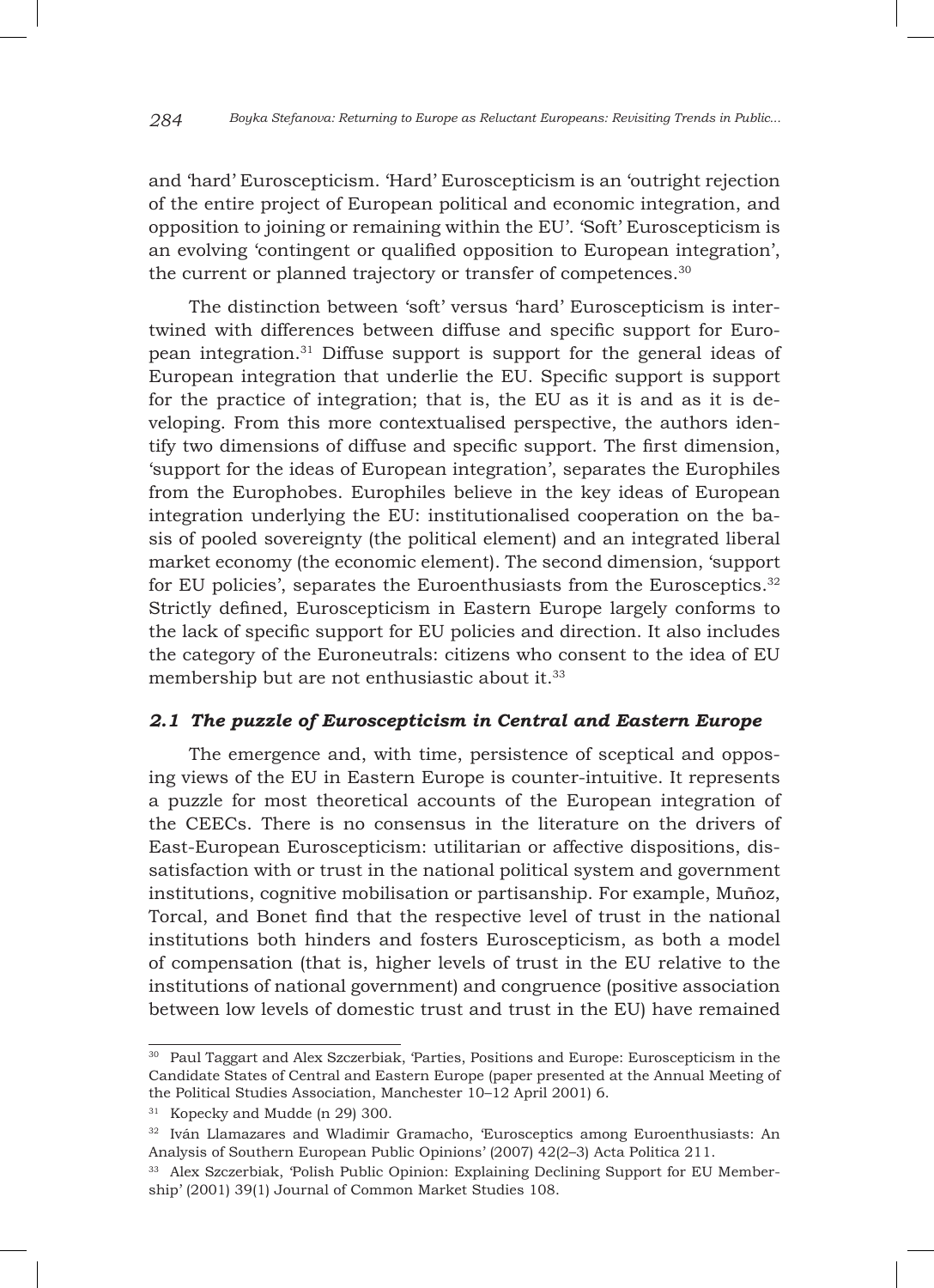valid, significantly affected by the national context.<sup>34</sup> Similarly, studies have found that East-European Euroscepticism is less likely to be the product of cognitive mobilisation and more likely to be affected by political agency and ideological leanings, therefore bridging across individuallevel factors, such as cost-benefit analysis and affective dispositions, with contextual factors and political mobilisation.35

Most studies measure political efficacy by knowledge of the EU institutions and interest in politics and do not typically link cognitive measures to affective dispositions, especially trust and legitimacy. The literature on the institutional foundations of trust, however, has argued that the measures of trust need to be complemented with indirect but effective measures that reflect all components of public attitudes, utilitarian (performance), affective (diffuse support), and identity-based.36 In their encounter of institutional rules, actors do not automatically change behaviour or values. Actors have certain expectations about positive payoffs and perceptions about what is normatively acceptable.

It was a successful project of market liberalisation and economic growth in Eastern Europe. In the ten years since the 2004 accession, the CEECs' economies grew in real terms by 3.0% a year versus an average of 1.0% annual real GDP growth for the EU Member States in the west (EU 15).37 The benefits of enlargement were positively viewed across Europe. Graph 1 shows that, at the time of the 2004 enlargement, broad majorities in both the Western and the East-European EU Member States perceived enlargement as a positive process along the principal dimensions of transformative change that it brought to the organisation of public life in Europe: free movement and travel, modernisation of the CEECs, in-

<sup>34</sup> See Jordi Muñoz, Mariano Torcal, and Eduard Bonet, 'Institutional Trust and Multilevel Government in the European Union: Congruence or Compensation?' (2011) 12(4) European Union Politics 551 on the dual relationship of compensation and congruence. On the relationship between trust in the domestic political institutions and the EU, see Gabriella Ilonszki, 'National Discontent and EU Support in Central and Eastern Europe' (2009) 61 Europe-Asia Studies 1041.

<sup>35</sup> On the cost-mobilisation model, see Robert Rohrschneider and Stephen Whitefield Stephen, 'Political Parties, Public Opinion and European Integration in Post-Communist Countries: The State of the Art' (2006) 7(1) *European Union Politics* 141.

<sup>36</sup> Bo Rothstein, 'Trust, Social Dilemmas, and Collective Memories' (2000) 12(4) Journal of Theoretical Politics 477. See also Bo Rothstein, *Just Institutions Matter: The Moral and Political Logic of the Universal Welfare State* (CUP 1998).

<sup>&</sup>lt;sup>37</sup> United Nations. World Economic Situation and Prospects and Update (United Nations publication, Sales No E.14.II.C.2) 2014 Annex Tables, 153

 <sup>&</sup>lt;http://www.un.org/en/development/desa/policy/wesp/wesp\_archive/2014wesp\_annex\_tables.pdf> accessed 30 December 2016. The new EU Member States from Eastern Europe registered the highest annual GDP growth rate of 6.0% in 2006 versus 3.4% for the EU 15. Eastern Europe registered positive real GDP growth rates through the 10-year period since the 2004 accession with the exception of 2009, when the EU economy declined by 4.5% in real terms (-3.8% for the CEECs).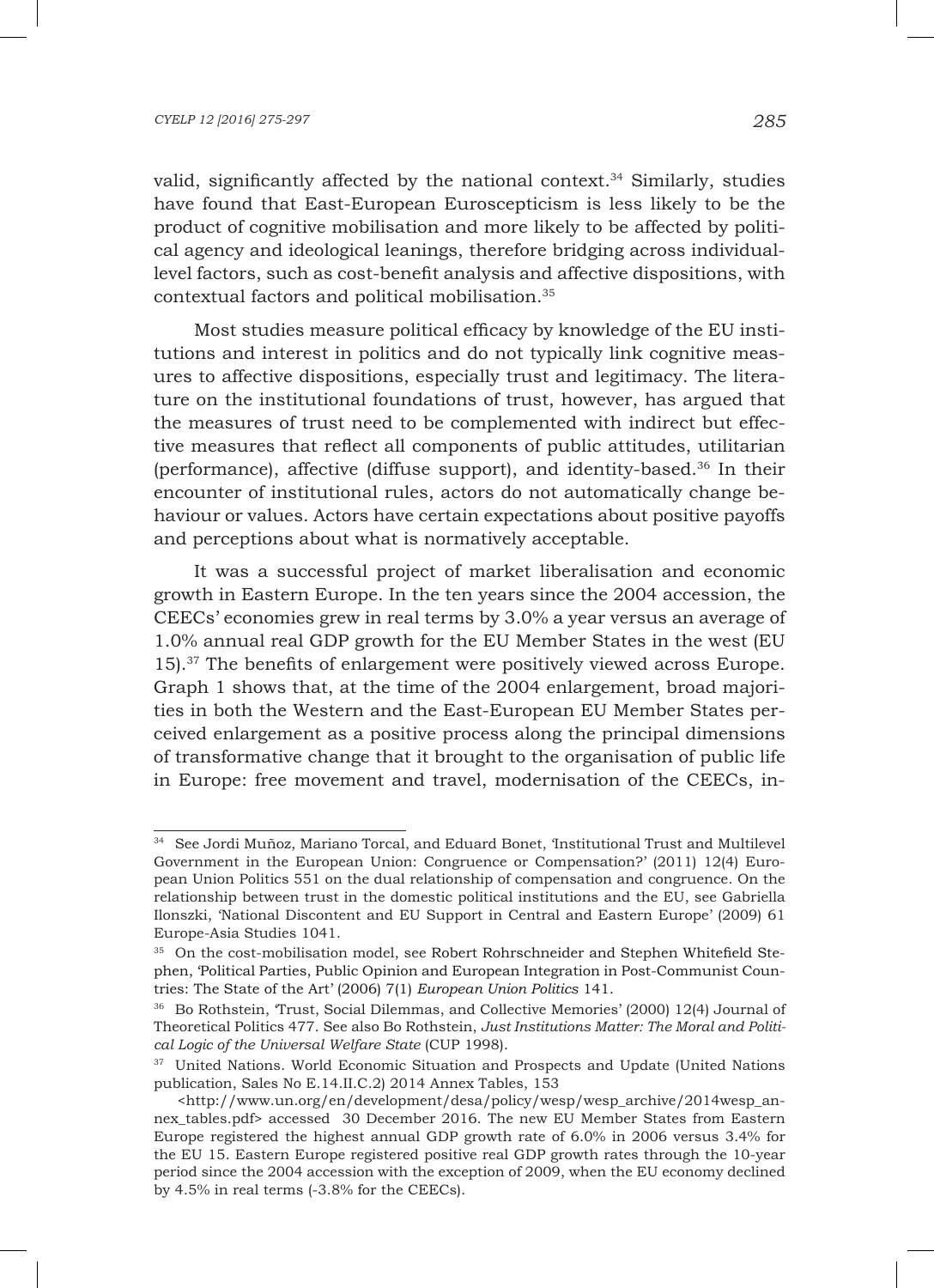#### *286 Boyka Stefanova: Returning to Europe as Reluctant Europeans: Revisiting Trends in Public...*

creased prosperity and competitiveness, enhanced security and stability in Europe, and decreased levels of organised crime and illegal immigration.

Graph 1. The EU 2004 Enlargement in Retrospect (2009): The Consequences of the Integration of CEECs into the European Union, net positive responses (agreement with statement)



Data source: European Commission (2004) 'Flash Eurobarometer No 257: Views on European Union Enlargement 21 <http://ec.europa.eu/public\_opinion/flash/fl\_257\_en.pdf>

Economic growth, however, was not linked to positive economic expectations. At the time of the East-European enlargement, public support for EU membership was on the decline along its policy, identity, and utilitarian dimensions, and public preferences were becoming increasingly volatile.

The Eastern Europeans joined the EU as more pessimistic with regard to their personal situation. At the time of the 2004 EU accession of the CEECs, 22% of respondents in Eastern Europe expected life to improve versus 32% in Western Europe. Only 15% (versus 33% in Western Europe) expected a better financial situation, although sociotropic assessments about the improvement of the national economy in both categories of countries were relatively similar (15%).

The net difference between positive and negative evaluations of subjective wellbeing in Eastern Europe was narrowing. The net positive dif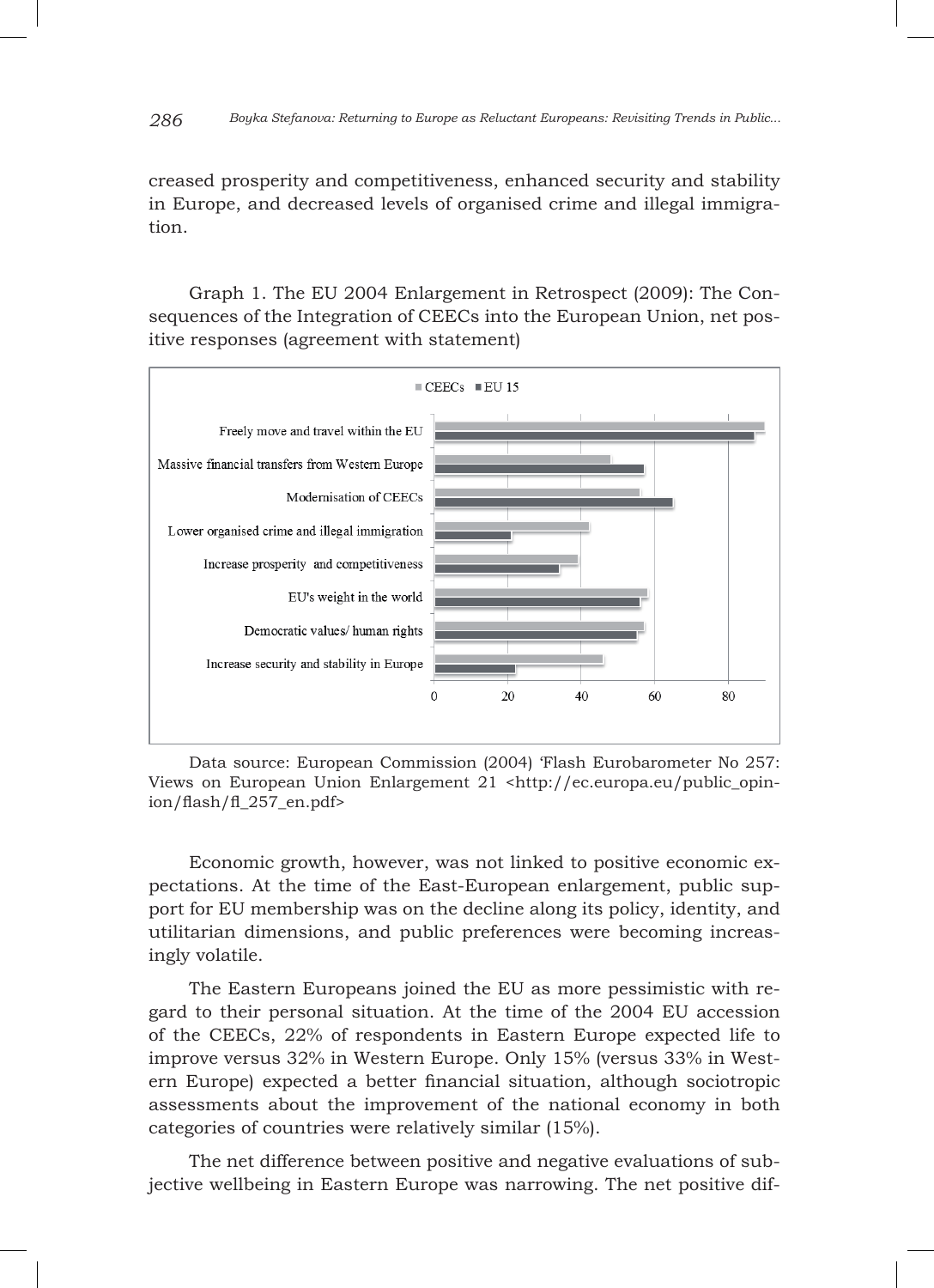ference varied between 9 and 17 percentage points in Slovenia, Estonia, Latvia, and Lithuania with net negative differences in Hungary (-2%), the Czech Republic and Poland  $(-6%)$  and Slovakia  $(-12%)$ .<sup>38</sup> Public perceptions of the rising adjustment costs on the road to EU membership were reflected in growing negative opinions on the personal situation for the preceding five years, ranging between 41 and 44%. On the eve of the 2004 East-European enlargement, public attitudes in the CEECs were divided, although citizens supported the systemic context and benefits of EU membership.39

Utilitarian attitudes alone are an oversimplified measure of Euroscepticism. They do not fully account for the mutually contradictory dimensions of public support for the EU in the CEECs. Similarly, the emergent East-European Euroscepticism may not be adequately explained by models applicable to public support for European integration in Western Europe.40 East-European Euroscepticism defies strict categorisation as a utilitarian, affective, or cognitive response. It lacks the dynamics of continuity and change typical of Euroscepticism in Western Europe, centred on concerns about the loss of sovereignty as a result of EU membership and the poor standards of democratic legitimacy of the EU institutions when compared to the democratic exercise of power at the national lev $e1^{41}$ 

### **3 East-European Euroscepticism: A special variety?**

According to Petr Kopecky and Cas Mudde, the measures of specific and diffuse support for the EU should be derived from the perspective of what Europe means to the citizens of the CEECs: a reflection of

<sup>38</sup> European Commission, *Eurobarometer Spring 2004: Public Opinion in the European Union* (*Eurobarometer*, Joint Full Report of Eurobarometer 61 and CC Eurobarometer 2004.1, July 2004) <http://ec.europa.eu/public\_opinion/archives/eb/eb61/eb61\_en.pdf> accessed 30 December 2016.

<sup>39</sup> Guerra (n 16); Jorg Jacobs and Detlef Pollack, 'Support Based on Values? Attitudes toward the EU in Eleven Postcommunist Societies' in Robert Rohrschneider and Stephen Whitefield (eds), *Public Opinion, Party Competition, and the European Union in Post-Communist Europe* (Palgrave Macmillan 2006) 86.

<sup>40</sup> Aleks Szczerbiak, 'Polish Public Opinion: Explaining Declining Support for EU Membership' (2001) 39(1) Journal of Common Market Studies 105; Paul Taggart and Aleks Szczerbiak, 'The Party Politics of Euroscepticism in EU Member and Candidate States' (2002) *Opposing Europe,* Sussex European Institute Working Paper 51.

<sup>41</sup> See Marianne Sundlisæter Skinner, 'Different Varieties of Euroscepticism? Conceptualizing and Explaining Euroscepticism in Western European Non-member States (2013) 51(1) Journal of Common Market Studies 122; Simona Guerra, 'Does Familiarity Bring Contempt? Determinants of Public Support for European Integration and Opposition to It before and after Accession' (2013) 51(1) Journal of Common Market Studies 38; Sofia Vasilopoulou, 'Continuity and Change in the Study of Euroscepticism: Plus Ça Change?' (2013) 51(1) Journal of Common Market Studies 153.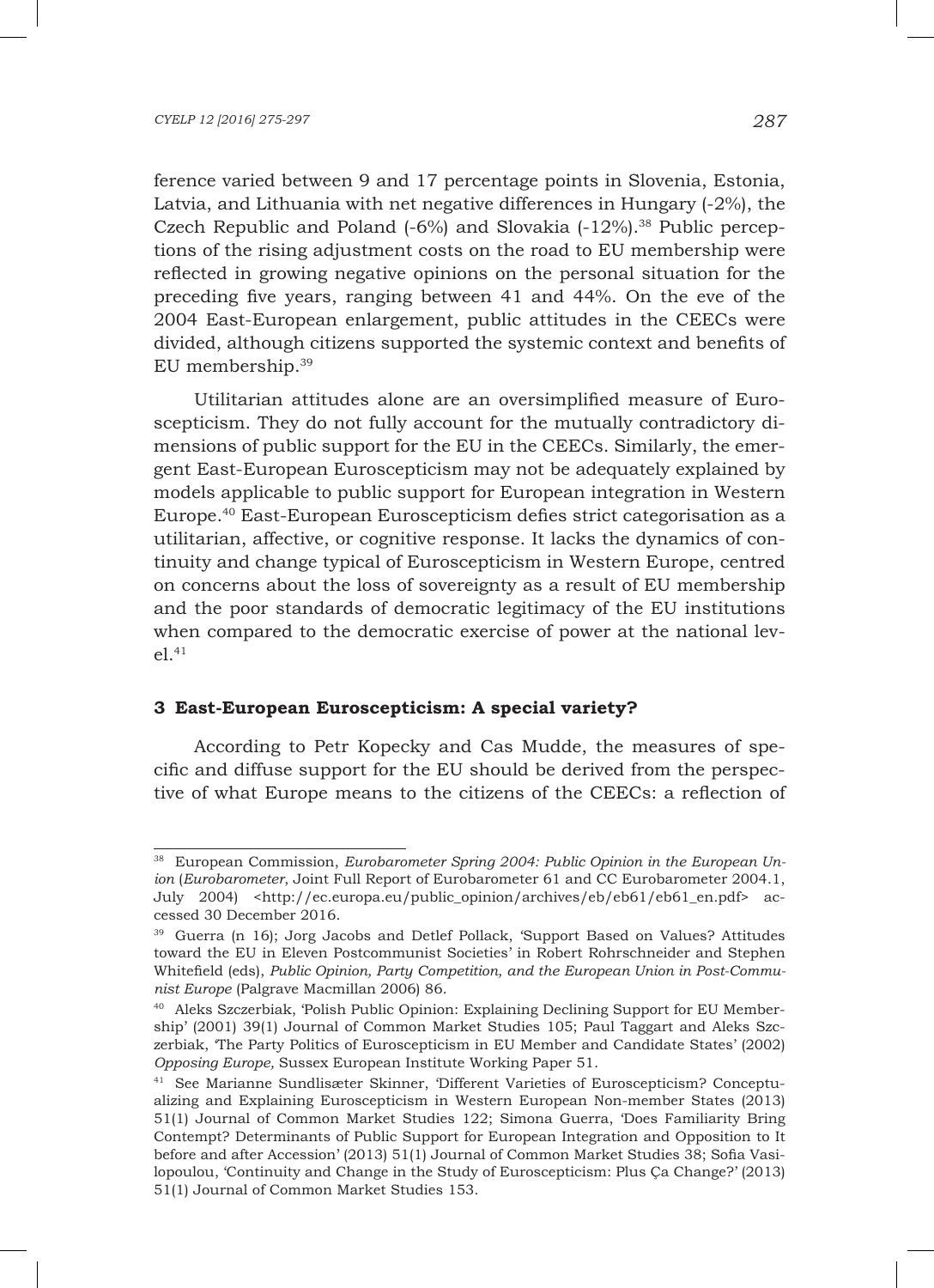their interests, identities, aspirations, and community sentiment.<sup>42</sup> The appropriate measure of Euroscepticism needs to contextualise the conventional indicators of output legitimacy, conventionally applied with regard to the EU's democratic credentials, $43$  by including the overlapping aspects of dissatisfaction with government performance, as well as with the workings of democracy at the national and the EU level. Such broad-based indicators of legitimacy serve as a benchmark against which East-European Euroscepticism is measured. The emphasis on trust, legitimacy, and relevance to the political aspirations of European citizens is especially pronounced in the East-European variety of Euroscepticism. The question of legitimacy, defined in terms of acceptance of authority as morally the right thing is at the origin of the logic of appropriateness as a replacement of rational choice action. As Rothstein has argued, actors develop 'cognitive maps' about the trustworthiness of institutions.44 The historical record of institutions, and not only criteria of efficiency captured by cost-benefit calculations, is what defines whether institutions are trustworthy. The EU record in terms of trustworthiness is less stable for the East-European publics. They lack consistent cognitive mobilisation. The economic benefits associated with EU membership are similarly less consistent as a result of market reforms, crises, and government performance. The EU exists as a single market but it lacks the social networks that form the foundation of social trust.

The second aspect of legitimacy is identity. According to Cerutti, identity is a precondition for legitimacy.<sup>45</sup> Only people who perceive themselves as being part of the same choices, the same heritage, and represented by the same symbols and aspirations, as Cerutti further argues, would identify with each other (the sense of solidarity that Rostein evokes) and with the institutions. Such a dynamic view of identities suggests that they represent a 'process of self-identification with a polity, not an invariable definition'.46

#### *3.1 Political trust*

The EU has failed to maintain its position as a trusted political actor in Eastern Europe. At the time of the East-European enlargement, the average level of trust in the top three political and social institutions in the new Member States was on average 13% (ranging from 32% in Estonia to

<sup>42</sup> Kopecky and Mudde (n 29).

<sup>43</sup> Scharpf (n 12).

<sup>44</sup> Rothstein, *Trust, Social Dilemmas, and Collective Memories* (n 36) 483; Rothstein, *Just Institutions Matter* (n 36)*.*

<sup>45</sup> Furio Cerutti, 'How Not to (Mis)understand Political Identity in the European Union' in Furio Cerutti (ed), *Debating Political Identity and Legitimacy in the European Union* (Routledge) 5.

<sup>46</sup> ibid 6.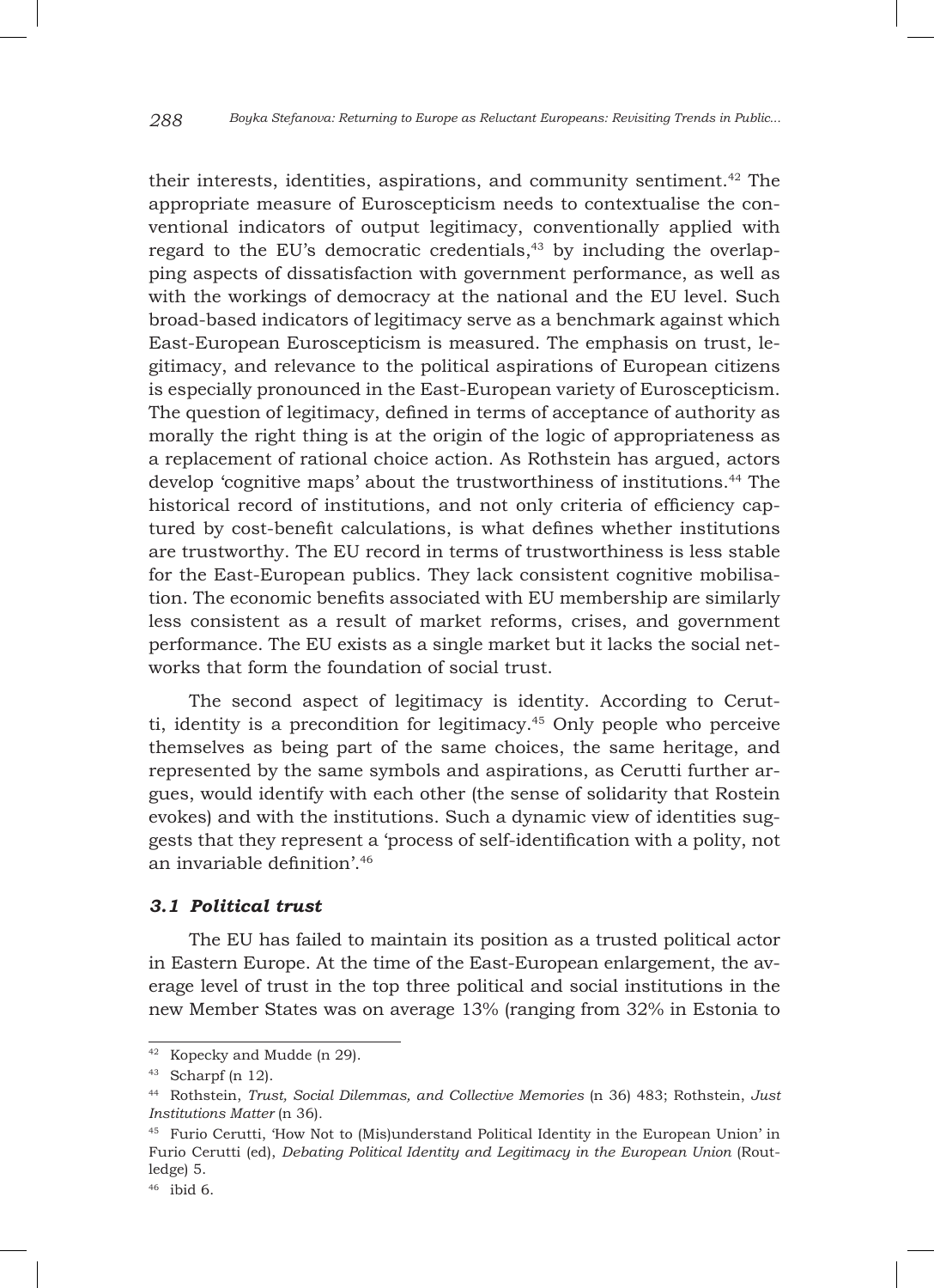6% in Poland).47 The European Union was the most trusted institution only in Slovenia (47% of respondents), the second most trusted institution in Hungary and Lithuania (54% and 50%, respectively), and the third most trusted institution in Slovakia  $(47%)$ .<sup>48</sup> It is obvious that levels of trust have varied significantly across the region, but they tend to converge to those typical of the West-European EU Member States.49 In contrast to the CEECs, however, the EU institutions are generally less trusted by the West-European publics than the institutions of national democracy. The core of East-European Euroscepticism thus may be defined as the decline of trust and loyalty towards the EU, coterminous with low levels of satisfaction with government performance and national democracy.

Public opinion in four of the CEECs – Slovenia, Slovakia, Lithuania, and Estonia – tends to trust the EU more than the United Nations. However in four countries, including the large East-European Member States – the Czech Republic, Hungary, and Poland – public opinion has more confidence in the United Nations. In May 2012, for the first time since Poland joined the EU, the percentage of Poles who tended 'not to trust' the EU (46%) was higher than the percentage of Poles who tended to 'trust' it (41%) – a remarkable development for a country that has traditionally been pro-European. In 2016, this trend was corrected.

## *3.2 The declining relevance of the European Union to the publics in Eastern Europe*

One of the important aspects of East-European Euroscepticism reflects the EU's declining relevance to the citizens of the CEECs. While in the early stages of EU membership public trust towards the EU was higher than trust in the national government and institutions, pointing to expectations that the EU would act as a corrective to the national political system, such attitudes have gradually regressed. The current trend is one of declining levels of confidence in both the EU and the national political institutions. The national government is trusted by 25.5% of the East-European citizens, with net negative views of  $38.6\%$ .<sup>50</sup> The EU institutions were more trusted than domestic political institutions. The European Commission has been the most trusted EU institution in the CEECs (versus the European Parliament in Western Europe), on average by 41.3% of the East-European public.<sup>51</sup> Public attitudes reflected a

 $47$  According to Eurobarometer data, European Commission (n 38) C 19.

<sup>48</sup> ibid, C 25.

<sup>49</sup> ibid, C 20.

<sup>50</sup> European Commission, *Standard Eurobarometer 81: Public Opinion in the European Union* (Spring 2014) 63 <http://ec.europa.eu/public\_opinion/archives/eb/eb81/eb81\_publ\_ en.pdf> accessed 30 December 2016.

<sup>51</sup> ibid 89.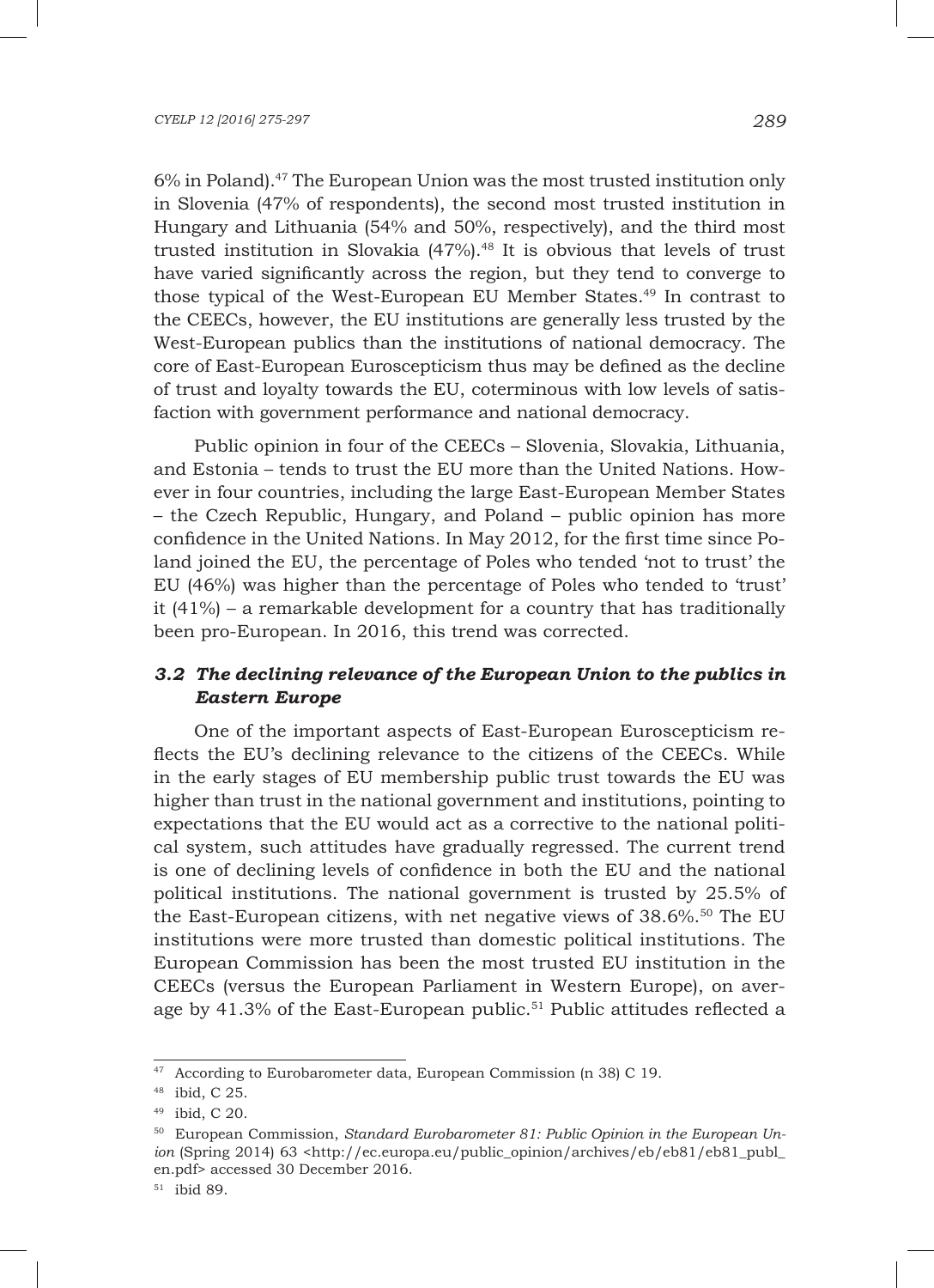decline in satisfaction with EU democracy and trust towards the EU and its institutions. East-European Euroscepticism gradually evolved along measures of legitimacy, sense of political effectiveness ('my voice counts'), diverging perceptions of the benefits of EU membership for the Member States and for citizens, and uncertainty with regard to the EU's actual impact on the lives of EU citizens. By 2014, trust in the European Parliament had declined by nine percentage points to reach a record low of 39.3% (versus 48.3% trust in 2013).52

Even prior to the 2004 enlargement, East-European public opinion was somewhat sceptical of European integration, reflected in uncertainty with regard to the importance of diffuse support for the EU's systemic objectives relative to specific support for its policies. This type of Euroscepticism may not be distinctly defined either as an outright rejection of the EU typical of 'hard' Euroscepticism, or as a variety of 'soft' Euroscepticism, characterised by disagreement with select EU policies or performance.

The mismatch between the historical value of enlargement and its meaning for citizens of the CEECs is the core of East-European Euroscepticism. It is reflected in less appreciation of the benefits of EU membership, less allegiance to the EU institutions, and less convergence in public views on the direction of European integration. Furthermore, in contrast to the tendency for the EU institutions to maintain higher approval ratings than national political institutions in Eastern Europe, and in particular the national government, the EU appears to have lost its reputation as an anchor of stability for East-European countries and as a continued source of inspiration for social and economic reform.

## *3.3 Eurosceptic images of the EU in the East-European Member States: Democratic effectiveness*

In the wake of the 2004 accession, the EU has emerged as a distant political object for East-European citizens. Gradually, they have come to view the EU as less relevant for their living standards. On average, 10% of respondents in the eight Central and Eastern European Member States consider the EU to have significant effects on their living standards, versus 51% for the national government and 34% for the regional and local level. This is yet another measure of the EU's remoteness to citizens and its limited output legitimacy.53

A related measure of the East-European variety of Euroscepticism is the perception of the lack of relevance of the European Union to the con-

<sup>52</sup> ibid.

<sup>53</sup> European Commission, *Standard Eurobarometer 71 Public Opinion in the European Union* (*Eurobarometer* September 2009) 81 <http://ec.europa.eu/public\_opinion/archives/ eb/eb71/eb71\_std\_part1.pdf> accessed 30 December 2016.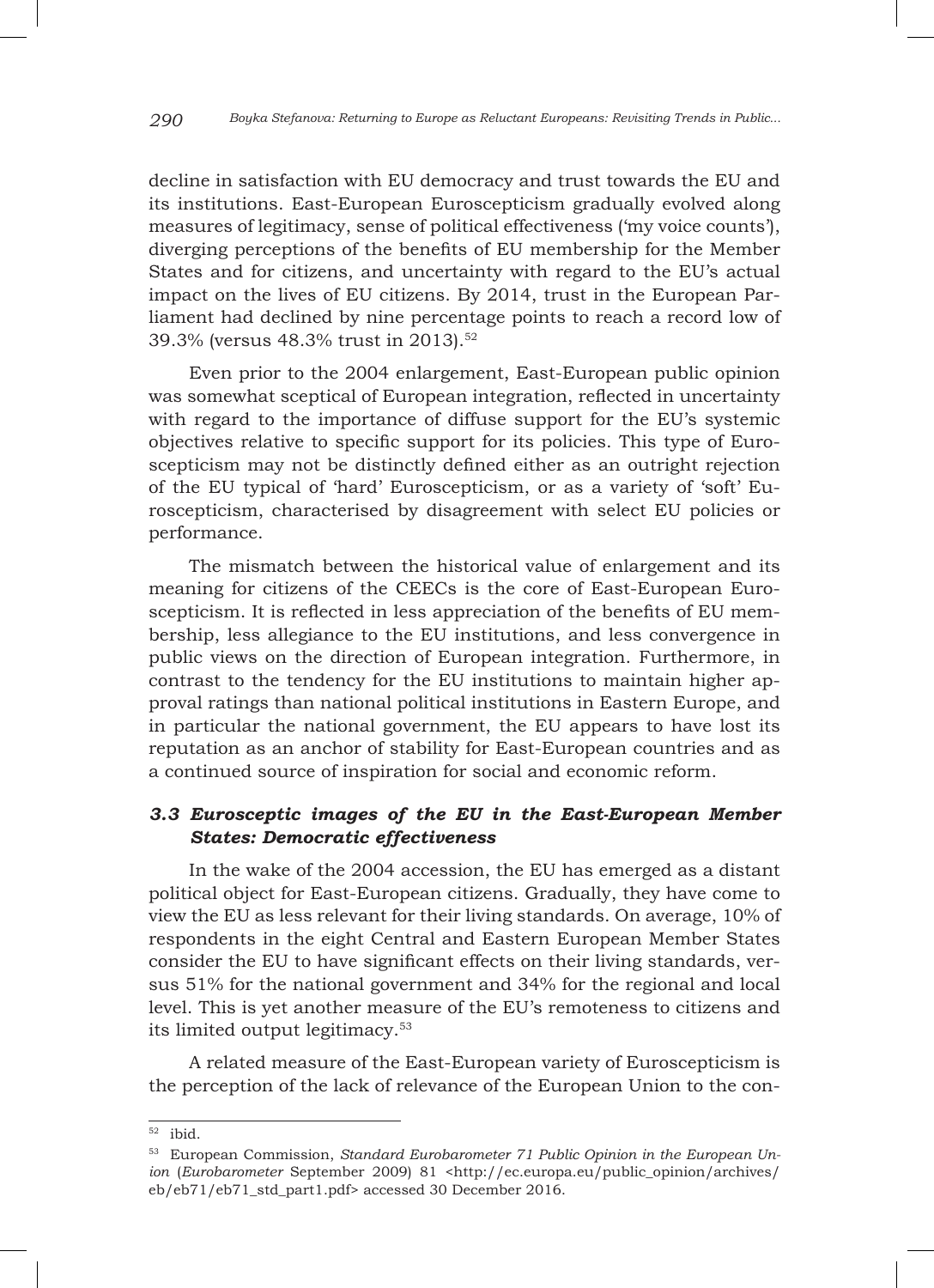cerns and priorities of the European publics. While 49% of respondents in the CEECs agree that unemployment is a national priority, only 21% consider it a personal concern. Many of the EU's important outcomes address national, and not personal, priorities, such as the economic situation, crime, immigration, and terrorism. In contrast, issues such as pensions, healthcare, and rising prices, predominantly perceived as personal concerns, are either not directly addressed or are adversely affected by EU-level policy making.54

Furthermore, the East-European publics share negative views with regard to their political efficacy, reflected in the perception that their voice does not 'count'. As Graph 2 demonstrates, East-European public opinion is more sceptical of the effective representation of citizens' concerns in EU affairs than of the representation of the national governments in the EU institutions. In a majority of the CEECs, public opinion is also sceptical with regard to the quality of democratic representation of citizens in the domestic political system (statement 'my voice counts in my country').

Chart 2. (QA 12) What does the European Union mean to you personally? Net responses, agreement-disagreement with statement, in percent (2009)



Data source: European Commission, *Standard Eurobarometer 71 Public Opinion in the European Union* (*Eurobarometer* September 2009) 101 <http://ec.europa.eu/public\_opinion/archives/eb/eb71/eb71\_std\_part1.pdf>

<sup>54</sup> ibid 62.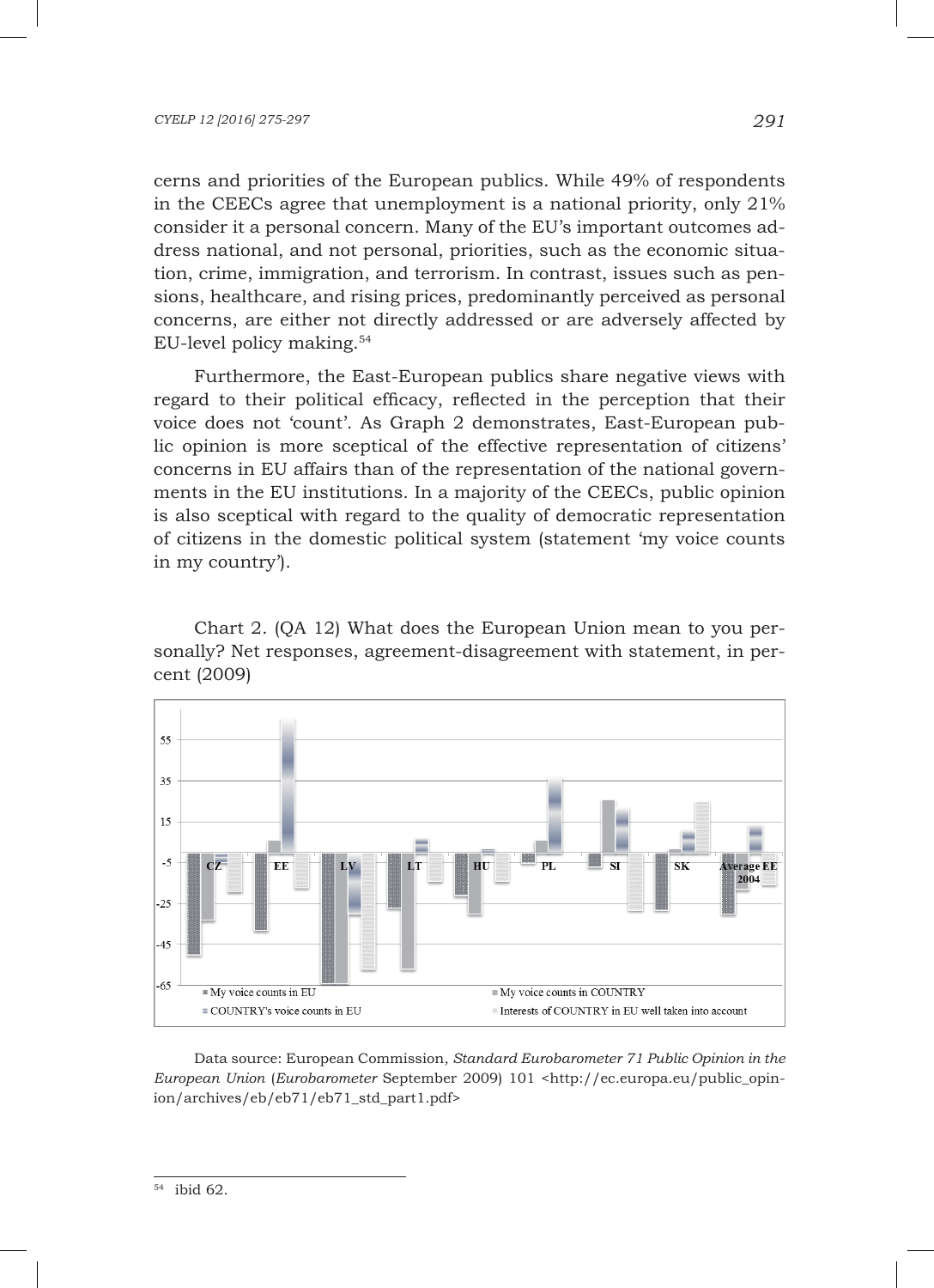The chart shows that negative perceptions of EU as a polity in which citizens are represented largely exceed the measures of personal efficacy within the national political community. On average, positive opinions prevail only with respect to the representation of Member States in the EU. The trend of diverging personal and sociotropic assessments has persisted.

Table 1 shows that relative to national democracy in the CEECs, perceptions of the trustworthiness and legitimacy of the EU have not improved significantly between 2009 and 2016.

Table 1. Political trust and legitimacy: comparative data, 2016 v 2009

| following statements: |      |           |                    |                              |      |                   |  |  |  |  |  |  |
|-----------------------|------|-----------|--------------------|------------------------------|------|-------------------|--|--|--|--|--|--|
|                       |      | [COUNTRY] | My voice counts in | My voice counts<br>in the EU |      |                   |  |  |  |  |  |  |
| Country               | 2009 | 2016      | Net<br>Difference  | 2009                         | 2016 | Net<br>Difference |  |  |  |  |  |  |
| Bulgaria              | 32   | 45        | 13                 | 31                           | 38   | 7                 |  |  |  |  |  |  |
| Croatia               | 68   | 75        | $\overline{7}$     | 22<br>21                     |      | $-1$              |  |  |  |  |  |  |
| Czech Republic        | 32   | 44        | 12                 | 30                           | 20   | $-10$             |  |  |  |  |  |  |
| Estonia               | 52   | 39        | $-13$              | 28                           | 54   | 26                |  |  |  |  |  |  |
| Hungary               | 33   | 39        | 6                  | 36                           | 31   | -5                |  |  |  |  |  |  |
| Latvia                | 16   | 34        | 18                 | 14                           | 21   | 7                 |  |  |  |  |  |  |
| Lithuania             | 18   | 23        | 5                  | 29                           | 24   | -5                |  |  |  |  |  |  |
| Poland                | 50   | 62        | 12                 | 43                           | 47   | 4                 |  |  |  |  |  |  |
| Romania               | 25   | 44        | 19                 | 29                           | 41   | 12                |  |  |  |  |  |  |
| Slovakia              | 48   | 58        | 10                 | 31                           | 37   | 6                 |  |  |  |  |  |  |
| Slovenia              | 62   | 49        | $-13$              | 41                           | 36   | -5                |  |  |  |  |  |  |
| <b>EU-28</b>          | 51   | 55        | 4                  | 38                           | 38   | O                 |  |  |  |  |  |  |
| <b>CEECs</b>          | 39.6 | 46.5      | 6.9                | 30.4                         | 33.6 | 3.3               |  |  |  |  |  |  |

**QA 12 (2009): What does the European Union mean to you personally? D72: Please tell me to what extent you agree or disagree with the** 

While on average, positive views of one's representation within the national political community have increased by 6.9% (versus 3.0% for the EU-28) positive perceptions of the EU have increased by 3.0% only, reversing the prior trend of levels of trust in the EU and its institutions exceeding levels for national democracy. Perceptions of trust in the representative nature of domestic democracy in the CEECs are moving closer to the EU-28 average, closing the gap in democratic legitimacy between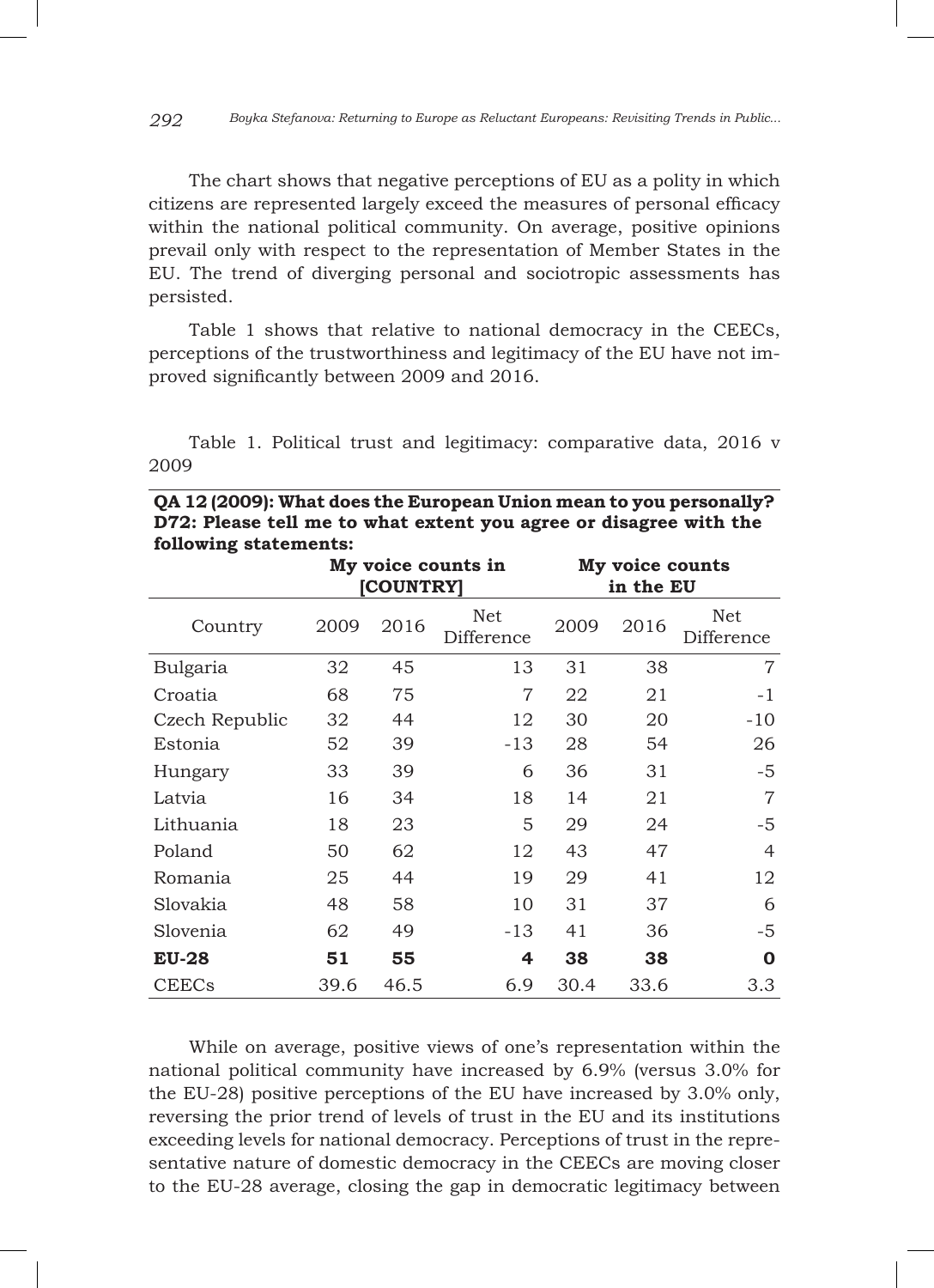the West and the East of Europe. On average, the East-European publics have maintained lower levels of trust in the EU than the citizens of the West-European Member States, positive perceptions have increased in both categories, suggesting that a process of building public efficacy is taking place, and in that process the national political community is emerging as the more trustworthy political arena.

### *3.4 Political Behaviour*

In 2009, at the height of the European economic and financial crisis, a majority of the citizens in the CEECs considered things in the EU to be 'going in the right direction'.55 The highest level of trust in the European Parliament among the 27 EU Member States, 67%, was recorded in Slovakia, against an average of 53.5% in Eastern Europe and an EU average of 48%.56 At the same time, despite an overall positive EU image, East-European citizens did not vote in large numbers in the European elections.

The first elections for Members of the European Parliament in the eight CEECs in 2004 ushered in a long-term trend of East-European Euroscepticism from the point of view of political behaviour. Disappointment with the national government was the principal factor for voter participation in the elections. The European elections in Central and Eastern Europe thus validated the concept of second-order elections, defined by a lower turnout than in national-level elections, losses for the principal parties in government, and electoral success for newer and smaller parties.<sup>57</sup>

While public attitudes towards the EU in CEECs were positive in all three consecutive elections held in 2004, 2009, and 2014, voter turnout in Eastern Europe has been significantly lower than the EU average, as well as relative to all new Member States in previous enlargement rounds. Such behavioural outcomes reveal yet another aspect of the dynamics of democratic legitimacy in the countries of the 2004 EU enlargement. As the data in Table 1 demonstrate, voter turnout rates in the European elections in Eastern Europe have remained below the EU average in all consecutive elections. Electoral results display wide variation both regionally and across time. For example, voter turnout in Lithuania has varied between 48.3% in 2004 and 21.0% in the 2009 elections; in Latvia – from 53.7% in 2009 to 30.2 in 2014; and in Estonia – from 26.9% in

<sup>55</sup> ibid 63.

<sup>56</sup> ibid.

<sup>&</sup>lt;sup>57</sup> Karlheinz Reif and Hermann Schmitt, 'Nine Second-Order National Elections: A Conceptual Framework for the Analysis of European Election Results' (1980) 8 European Journal of Political Research 3.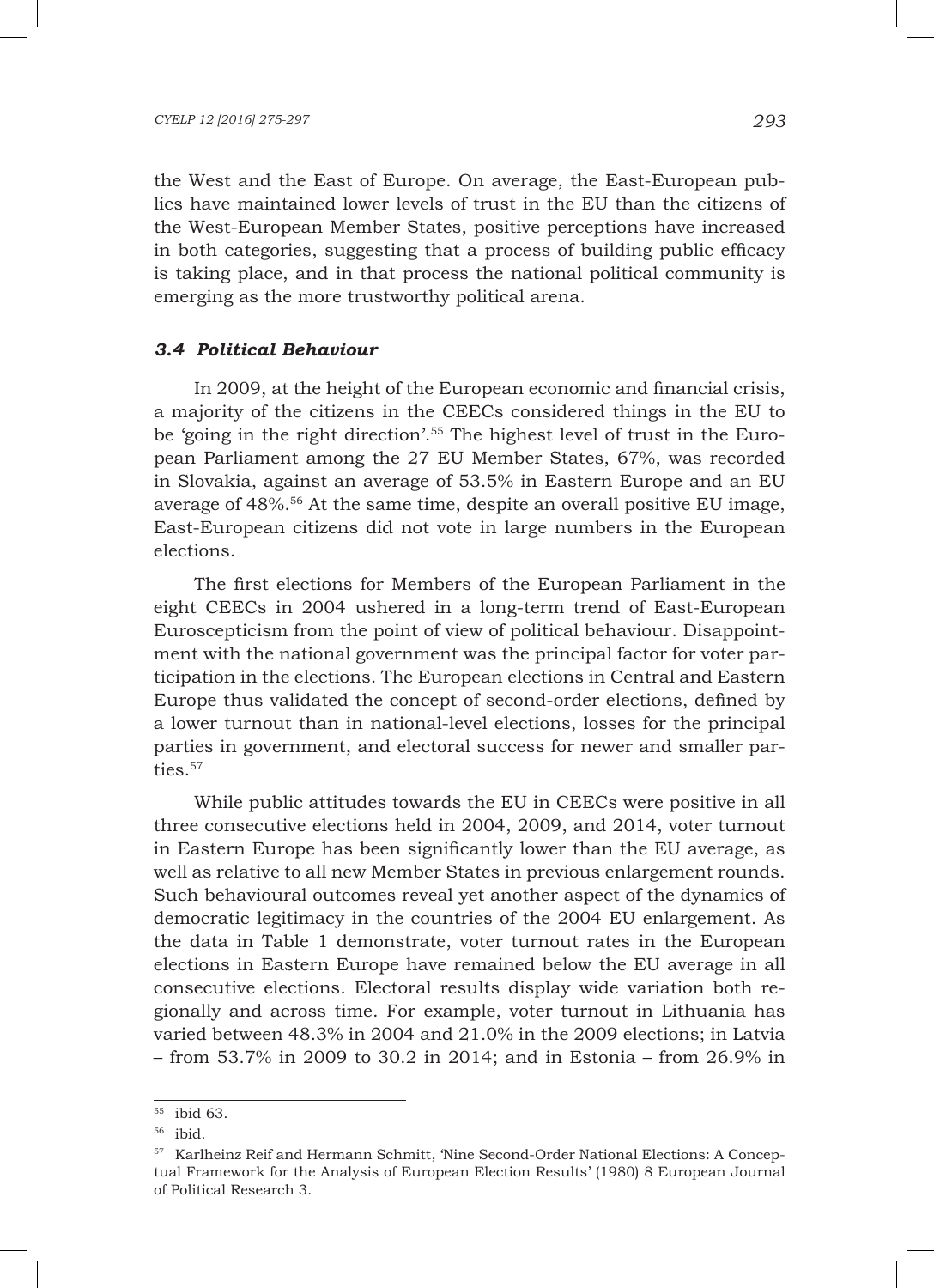2004 to 43.9% in 2009. In each election since 2004, voter turnout rates in Slovakia have been the lowest in the EU, with an average of 16.5%.

| Country                 | 1987 | 1981/1989 | 1994 |           |                  | 1999 2004 2009          | 2014 | Mean 1981-<br>2014,<br>By country |
|-------------------------|------|-----------|------|-----------|------------------|-------------------------|------|-----------------------------------|
| Greece*                 | 77.2 | 80.1      | 80.4 | 75.3 62.8 |                  | 52.6                    | 59.8 | 69.7                              |
| Spain*                  | 68.9 | 54.7      | 59.1 | 64.4      | 45.9             | 44.9                    | 43.8 | 54.5                              |
| Portugal*               | 72.4 | 51.2      | 35.5 | 40.4      | 38.7             | 36.8                    | 33.7 | 44.1                              |
| Austria                 |      |           | 67.7 | 49.0      | 41.8             | 46.0                    | 45.4 | 50.0                              |
| Finland                 |      |           | 57.6 | 30.1      | 39.4             | 40.3                    | 41.0 | 41.7                              |
| Sweden                  |      |           | 41.6 | 38.8      | 37.8             | 45.5                    | 51.1 | 43.0                              |
| Czech                   |      |           |      |           | 28.3             | 28.2                    | 18.2 | 24.9                              |
| Republic                |      |           |      |           |                  |                         |      |                                   |
| Estonia                 |      |           |      |           | <b>26.9</b> 43.9 |                         | 36.5 | 35.4                              |
| Hungary                 |      |           |      |           | 38.5             | 36.3                    | 29.0 | 37.4                              |
| Latvia                  |      |           |      |           | <b>41.3</b> 53.7 |                         | 30.2 | 47.5                              |
| Lithuania               |      |           |      |           | 48.3 21.0        |                         | 47.4 | 34.6                              |
| Poland                  |      |           |      |           | 20.8 24.5        |                         | 23.8 | 22.6                              |
| Slovakia                |      |           |      |           | 16.9             | 19.6                    | 13.0 | $16.5$ (EU lowest)                |
| Slovenia                |      |           |      |           | 28.3             | 28.3                    | 24.6 | 28.3                              |
| Mean for<br>election    | 59.0 | 58.4      | 56.7 |           | 49.5 45.5        | 43.0                    | 42.5 |                                   |
| Mean for new<br>members | 70.5 | 62.0      | 55.6 |           |                  | 37.3 36.8 33.4** 33.2** |      |                                   |

Table 2. Elections for Members of the European Parliament: Voter Turnout Rates in the New Member States (since 1981)

Notes: The results of New Member States in all respective elections are in bold.

\*The electoral result of 77.2% refers to Greece's accession election in 1981. The mean for the 1979 elections was 61.2%.The first European elections in Spain and Portugal were held in 1987. The 1989 elections report an average turnout rate for Greece, Spain, and Portugal as new members (62.0%).

The first European elections in Austria, Finland and Sweden as new members were held in 1995 (Sweden) and 1996 (Austria and Finland). The 1999 elections report a separate average turnout rate for Austria, Finland, and Sweden as new members (37.3%).

\*\* Reported mean for the eight CEECs in 2009, 2014. No results for further new members are reported. Bulgaria and Romania (since 2007) and Croatia (since 2013) are excluded.

Source: European Parliament, 'Results of the 2014 Elections', Turnout by country (Table), available at <http://www.results-elections2014.eu/en/turnout.html> and author's calculations.

#### **4 Understanding East-European Euroscepticism**

The origins of East-European Euroscepticism are anchored in the very nature of the post-communist transition. Even prior to the opening of EU membership negotiations, the transition had developed into a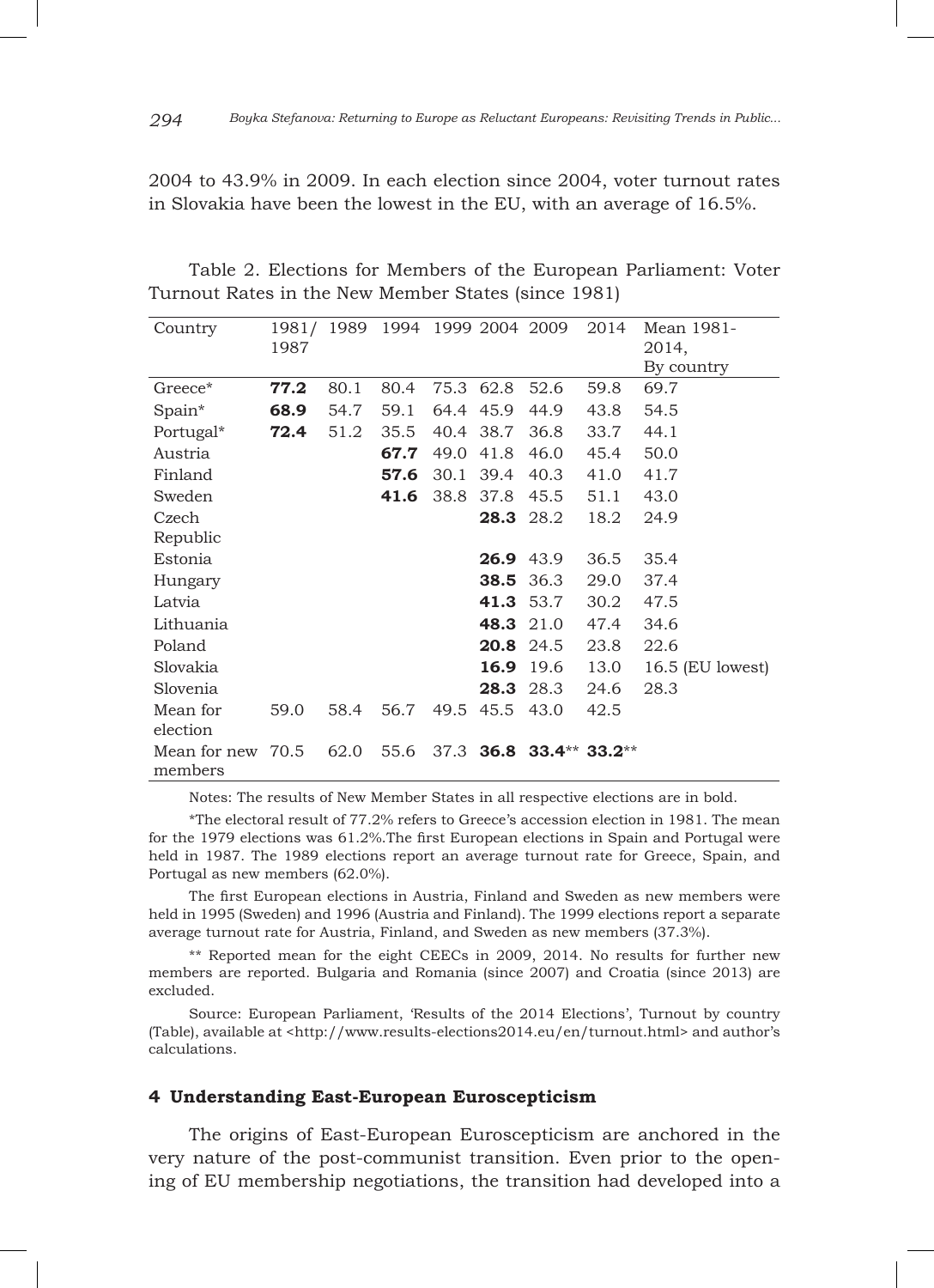process of contradictory dynamics and high social costs. As Václav Havel has noted:

We are witnesses to a bizarre state of affairs: society has freed itself, true, but in some ways it behaves worse than when it was in chains. […] there are others, more serious and dangerous symptoms: hatred among nationalities, suspicion, racism, even signs of fascism; politicking, an unrestrained, unheeding struggle for purely particular interests, unadulterated ambition, fanaticism of every conceivable kind, new and unprecedented varieties of robbery, the rise of different mafias; and a prevailing lack of tolerance, understanding, taste, moderation, and reason. There is a new attraction to ideologies, too.58

On the one hand, the principal dimensions of an organised European society in Eastern Europe differ from those in the West, although studies of public opinion in the EU, and especially research on Euroscepticism, examine the phenomenon through a common lens. Eastern Europe is characterised by a less structured public space: lower levels of knowledge about Europe, limited domestification of European issues, less congruence between voters and parties, and low levels of cognitive mobilisation.59 The relative openness of political space in Eastern Europe to Eurosceptic parties and leaders (both longitudinally and crossnationally) has affected the salience of Euroscepticism at the individual level through the opportunities for political mobilisation.<sup>60</sup> As a result, public preferences for European integration have experienced high volatility typical of broader trends in domestic public opinion and electoral preferences.

One of the arguments with regard to the sources of Euroscepticism in the CEECs suggests that the East-European accession was not informed by the constraining dissensus typical of EU policy making in the post-Maastricht environment. Although levels of support for the EU were volatile in the process of the accession negotiations, they did not prohibitively constrain elite action in pursuing EU membership. The emerging East-European Euroscepticism at the time did not fully create a public atmosphere of 'constraining dissensus' that could have restricted the scope and freedom of policy choice, or prevented the East-European Member States from adopting the policy prescriptions of the community *acquis* in its entirety.

<sup>58</sup> Václav Havel, *Summer Meditations* (Faber and Faber 1992) 2.

<sup>59</sup> Richard Rose and Neil Munro, *Elections and Parties in New European Democracies* (CQ Press 2003).

<sup>&</sup>lt;sup>60</sup> Aleks Szczerbiak and Paul Taggart, 'Conclusion: Opposing Europe? Three Patterns of Party Competition in Europe' in Aleks Szczerbiak and Paul Taggart (eds), *Opposing Europe? The Comparative Party Politics of Euroscepticism* (OUP 2008).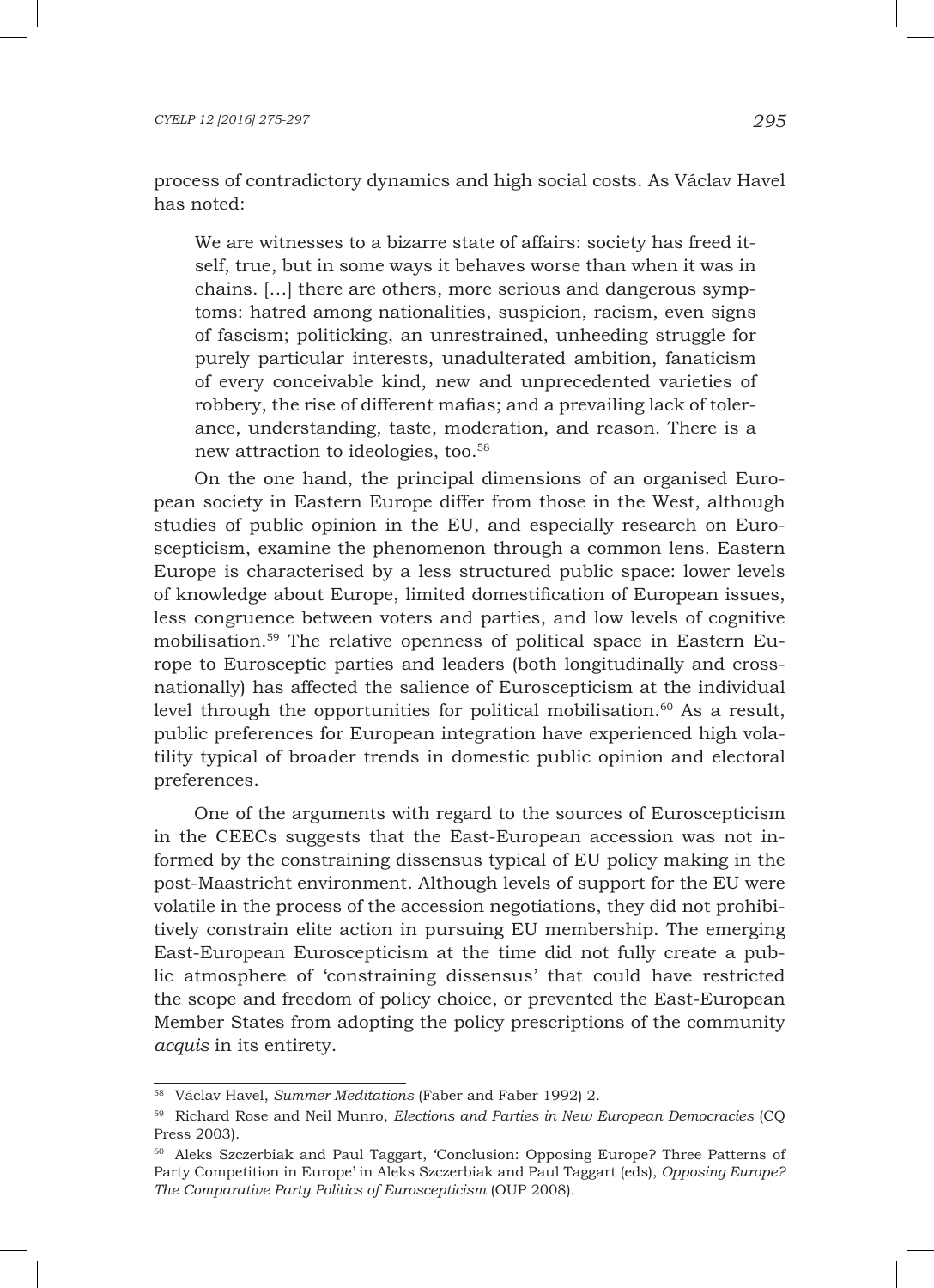At the post-accession stage, however, the 'constraining dissensus' deepened as a result of increasing public scrutiny of EU policy action at the national level. Such performance evaluations were more likely to be negative due to the lack of an extensive historical record of EU trustworthiness and weak personal identification with Europe. $61$ 

East-European Euroscepticism had emerged as a phenomenon in select spheres of public trust and democratic legitimacy, spanning the utilitarian-affective and instrumental-ideational dichotomy of public attitudes. Against the background of political euphoria and widely shared perceptions of systemic benefits, it has persisted due to the bifurcation of public attitudes, diverging trends of egotropic and sociotropic, utilitarian and legitimacy assessments, and the growing importance of trust, communal solidarity, and social pessimism as a source of public scepticism vis-à-vis European integration. While at the early stages of the East-European enlargement, the EU was shorthand for freedom of movement, peace, and economic growth, recent views of the EU in Eastern Europe have become divided and more ambiguous. In parallel with peace and opportunities for travel and work, the public image of the EU is associated with bureaucracy and waste of money. Peace is no longer a dominant image of the EU in Eastern Europe, although it remains a widely shared perception of the rationale of the EU among the citizens of the Western-European Member States.62

### **5 Conclusion**

There is a tendency to treat Eastern Europe as a more or less coherent EU region based on the common legacies of the post-communist transition of the CEECs, similar conditions of accession, and a comparable extent of membership benefits. Euroscepticism has emerged as an important shared feature of political support for the European integration of the region, validating a common trend in public attitudes throughout the ten years since the 2004 accession.

In reality, while embedded in the same historical context, East-European citizens have diverse interests, aspirations, identities, and expectations of the EU. This paper has presented an argument that East-European Euroscepticism is dimensional, spanning issues along the utilitarian/affective dichotomy and transcended by aspirations for democratic legitimacy. Taking stock of public support for European inte-

<sup>&</sup>lt;sup>61</sup> Hooghe and Marks (n 6).

 $62$  Eurobarometer data, 2004-2014. According to Eurobarometer 81 (Spring 2014), the EU was widely associated with the opportunity to travel, study and work everywhere in the EU (44%, highest), the Euro (35%), and peace (25%) but also waste of money (25%) and bureaucracy (24%). See European Commission (n 50) 79.